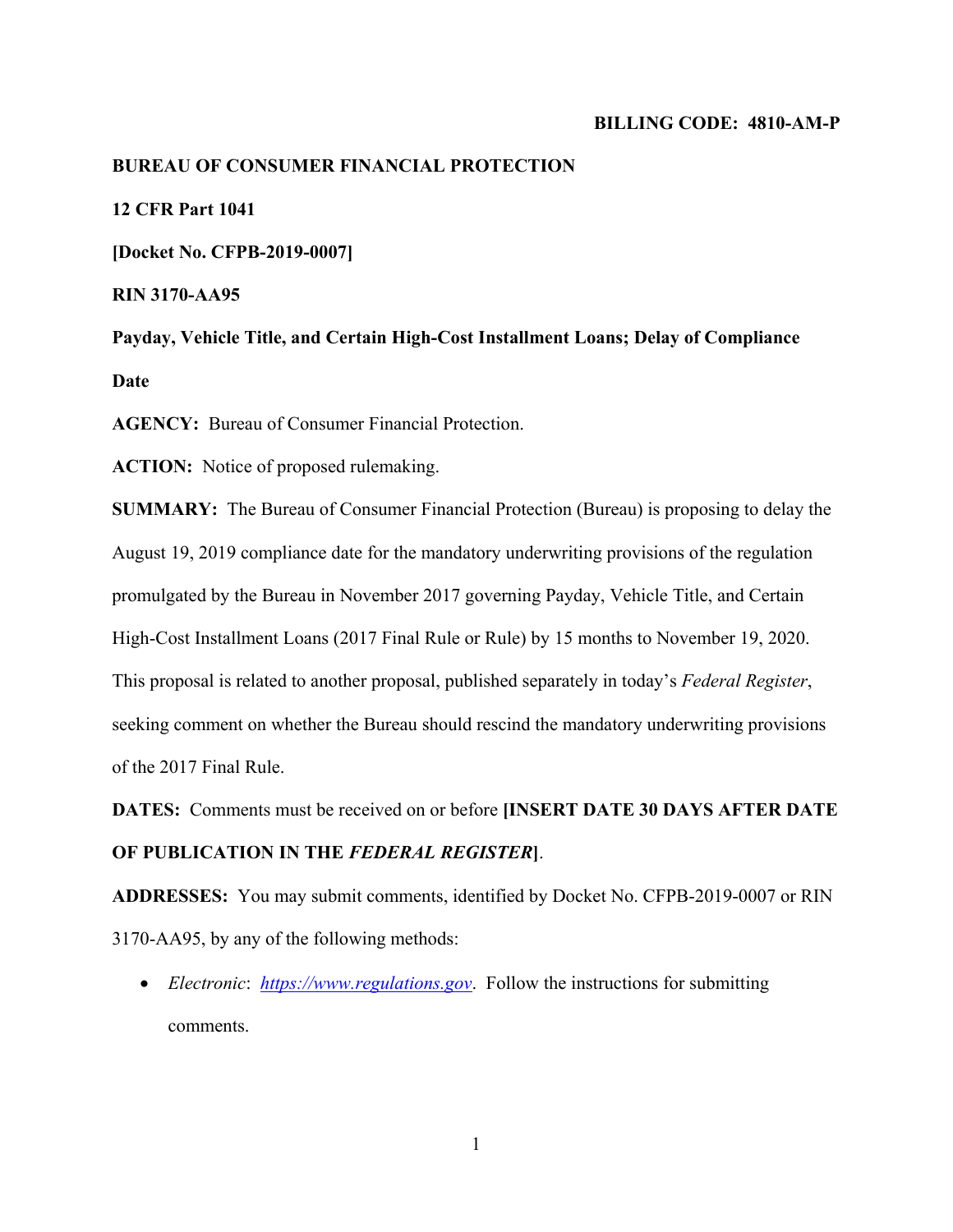- *Email*: *2019-NPRM-PaydayDelay@cfpb.gov*. Include Docket No. CFPB-2019-0007 or RIN 3170-AA95 in the subject line of the message.
- *Mail/Hand Delivery/Courier*: Comment Intake, Bureau of Consumer Financial Protection, 1700 G Street NW, Washington, DC 20552.

*Instructions*: The Bureau encourages the early submission of comments. All submissions should include the agency name and docket number or Regulatory Information Number (RIN) for this rulemaking. Because paper mail in the Washington, DC area and at the Bureau is subject to delay, commenters are encouraged to submit comments electronically. In general, all comments received will be posted without change to *https://www.regulations.gov*. In addition, comments will be available for public inspection and copying at 1700 G Street NW, Washington, DC 20552, on official business days between the hours of 10 a.m. and 5 p.m. Eastern Time. You can make an appointment to inspect the documents by telephoning 202-435- 7275.

All comments, including attachments and other supporting materials, will become part of the public record and subject to public disclosure. Proprietary information or sensitive personal information, such as account numbers, Social Security numbers, or names of other individuals, should not be included. Comments will not be edited to remove any identifying or contact information.

**FOR FURTHER INFORMATION CONTACT:** Eliott C. Ponte, Attorney-Advisor; Amy Durant, Lawrence Lee, or Adam Mayle, Counsels; or Kristine M. Andreassen, Senior Counsel, Office of Regulations, at 202-435-7700. If you require this document in an alternative electronic format, please contact *CFPB\_Accessibility@cfpb.gov*.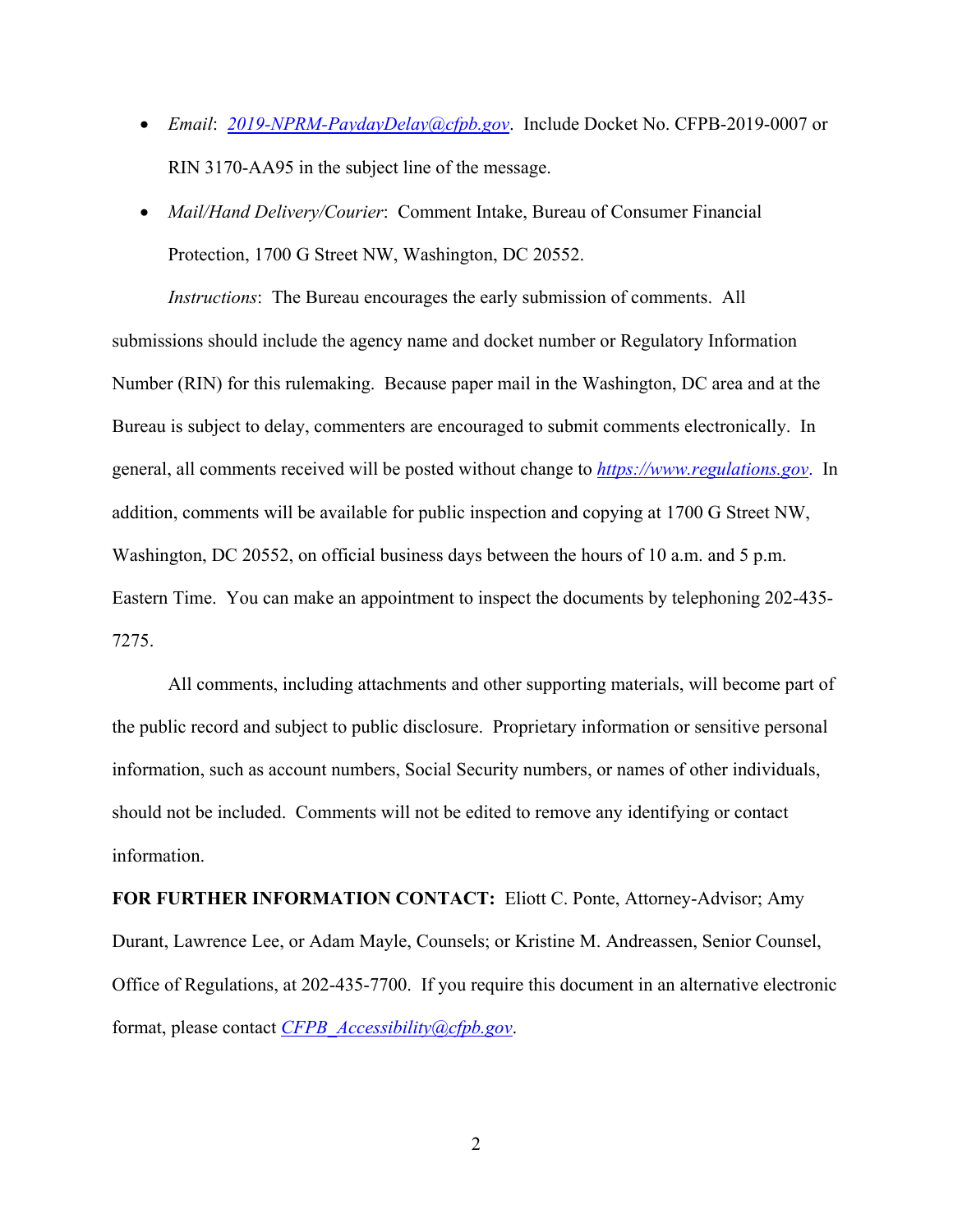# **SUPPLEMENTARY INFORMATION:**

## **I. Summary of the Proposed Rule**

On October 5, 2017, the Bureau issued the 2017 Final Rule establishing consumer protection regulations for payday loans, vehicle title loans, and certain high-cost installment loans, relying on authorities under Title X of the Dodd-Frank Wall Street Reform and Consumer Protection Act (Dodd-Frank Act).<sup>1</sup> The Rule was published in the *Federal Register* on November 17, 2017.<sup>2</sup> It became effective on January 16, 2018, although most provisions (12 CFR 1041.2 through 1041.10, 1041.12, and 1041.13) have a compliance date of August 19,  $2019<sup>3</sup>$  On January 16, 2018, the Bureau issued a statement announcing its intention to engage in rulemaking to reconsider the 2017 Final Rule.<sup>4</sup> A legal challenge to the Rule was filed on April 9, 2018 and is pending in the United States District Court for the Western District of Texas.<sup>5</sup> On October 26, 2018, the Bureau issued a subsequent statement announcing it expected to issue notices of proposed rulemaking (NPRMs) to reconsider certain provisions of the 2017 Final Rule and to address the Rule's compliance date.  $6$  This is the proposal that addresses the compliance date; the other proposal addressing reconsideration of certain provisions is published separately in today's *Federal Register*.

<sup>&</sup>lt;sup>1</sup> Public Law 111-203, 124 Stat. 1376 (2010).

<sup>2</sup> 82 FR 54472 (Nov. 17, 2017).

<sup>3</sup> *Id.* at 54814.

<sup>4</sup> Bureau of Consumer Fin. Prot., *Statement on Payday Rule* (Jan. 16, 2018), https://www.consumerfinance.gov/ about-us/newsroom/cfpb-statement-payday-rule/.

<sup>5</sup> *Cmty. Fin. Serv. Ass'n of Am. v. Consumer Fin. Prot. Bureau*, No. 1:18-cv-295 (W.D. Tex.). On November 6, 2018, the Court issued an order staying the August 19, 2019 compliance date of the rule pending further order of the Court. *See id.*, ECF No. 53. The litigation is currently stayed. *See id.*, ECF No. 29.

<sup>6</sup> Bureau of Consumer Fin. Prot., *Public Statement Regarding Payday Rule Reconsideration and Delay of Compliance Date* (Oct. 26, 2018), https://www.consumerfinance.gov/about-us/newsroom/public-statementregarding-payday-rule-reconsideration-and-delay-compliance-date/.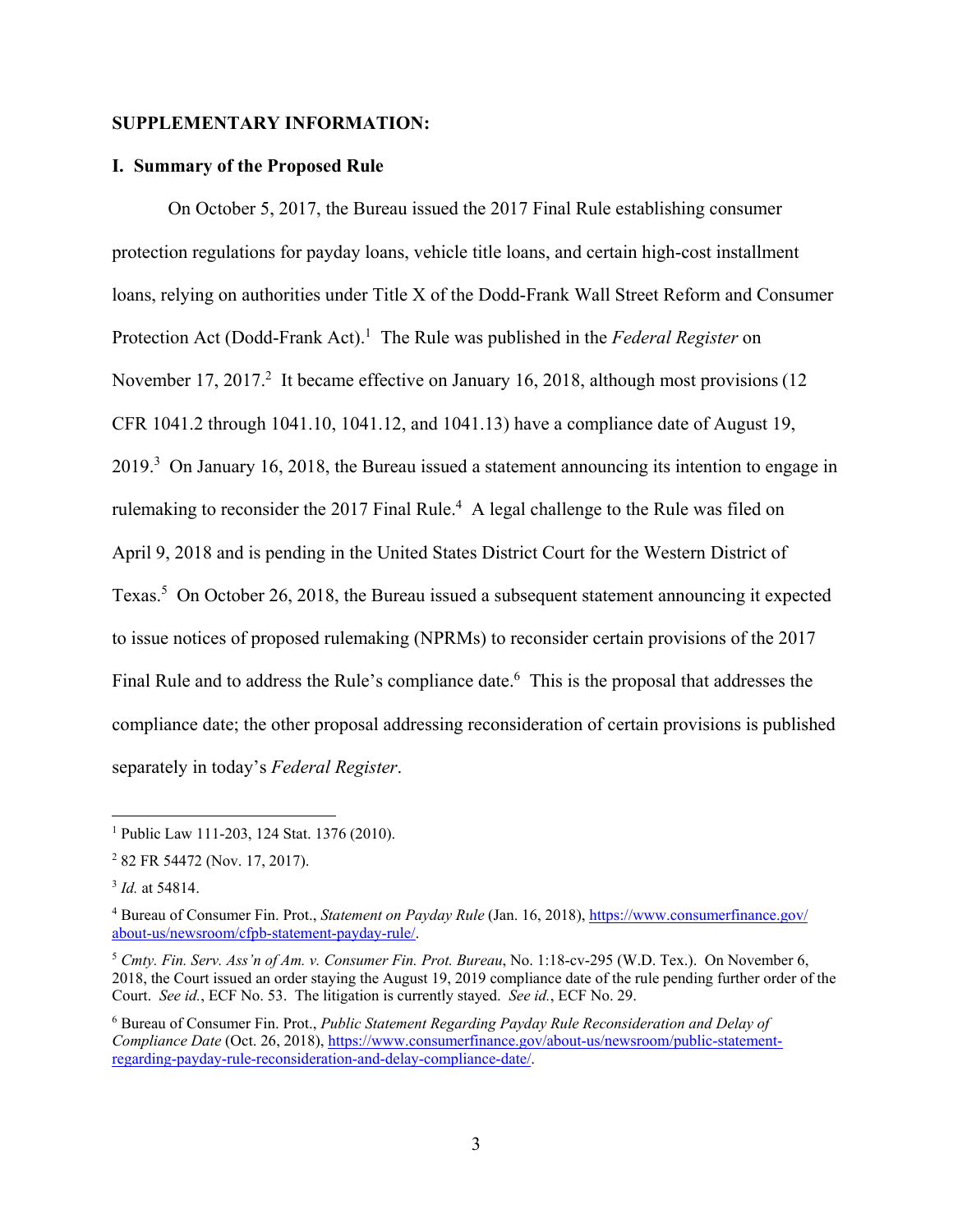The 2017 Final Rule addressed two discrete topics. First, the Rule contained a set of provisions with respect to the underwriting of covered short-term and longer-term balloonpayment loans, including payday and vehicle title loans, and related reporting and recordkeeping requirements.<sup>7</sup> These provisions are referred to herein as the "Mandatory Underwriting Provisions" of the 2017 Final Rule. Second, the Rule contained a set of provisions, applicable to the same set of loans and also to certain high-cost installment loans, establishing certain requirements and limitations with respect to attempts to withdraw payments from consumers' checking or other accounts.<sup>8</sup> These are referred to herein as the "Payment Provisions" of the 2017 Final Rule.

The Bureau is proposing in this NPRM to delay the August 19, 2019 compliance date for the 2017 Final Rule's Mandatory Underwriting Provisions—specifically, §§ 1041.4 through 1041.6, 1041.10, 1041.11, and 1041.12(b)(1)(i) through (iii), (b)(2), and (b)(3)—to November 19, 2020, for several reasons, each of which is discussed in more detail below. First, the Bureau is publishing separately in today's *Federal Register* an NPRM that sets forth strong reasons for seeking comment on whether it should rescind the Mandatory Underwriting Provisions of the Rule (Reconsideration NPRM). The Bureau is concerned that if the August 19, 2019 compliance date for the Mandatory Underwriting Provisions is not delayed, industry participants will expend significant resources and incur significant costs in order to comply with the 2017 Final Rule, and industry participants could experience substantial revenue disruptions that could impact their ability to stay in business once the compliance date has passed. The Bureau is concerned about imposing such costs on industry participants by mandating compliance by August 19, 2019 with

<sup>7</sup> 12 CFR 1041.4 through 1041.6, 1041.10, 1041.11, and portions of 1041.12.

<sup>8</sup> 12 CFR 1041.7 through 1041.9, and portions of 1041.12.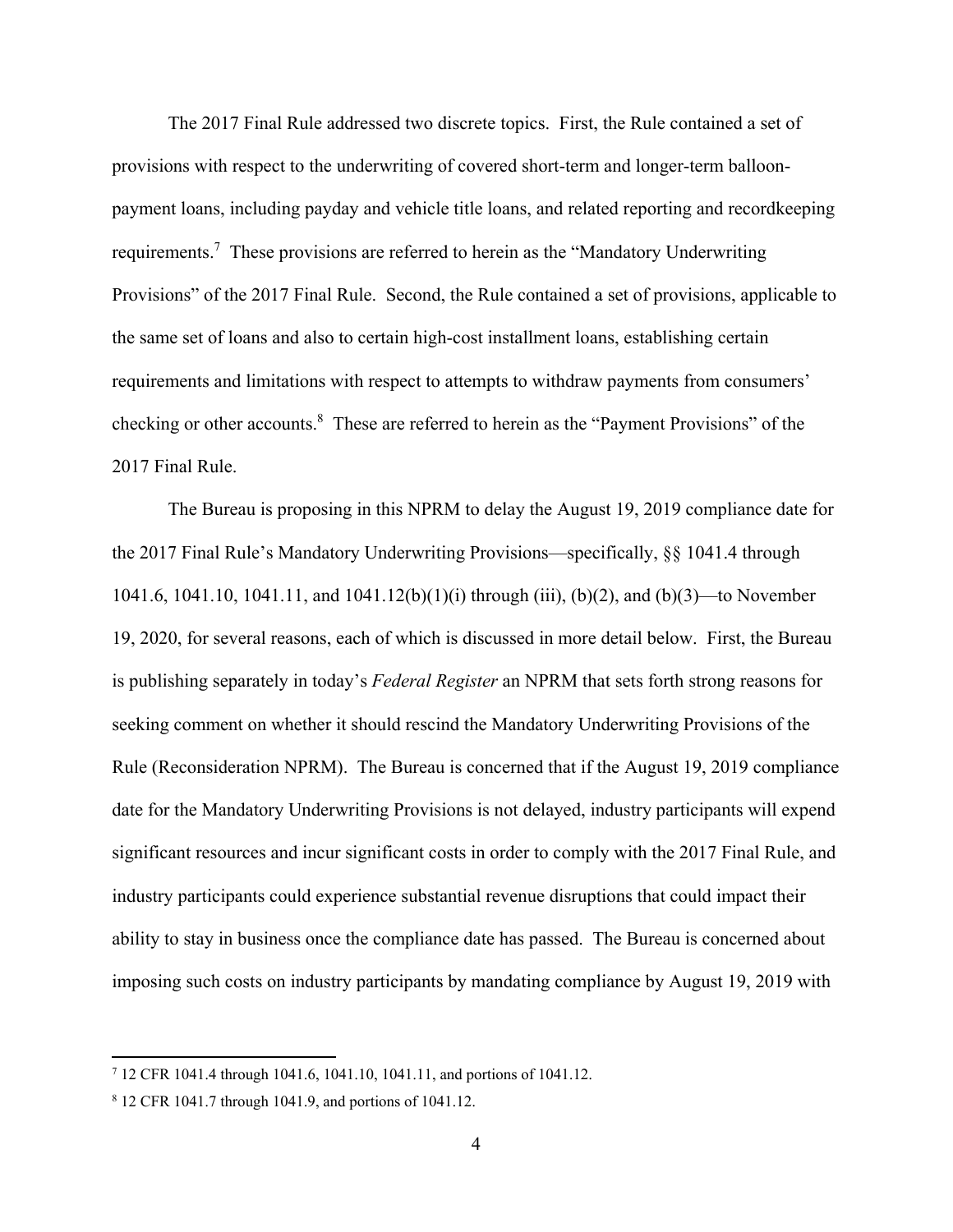portions of the Rule that may ultimately be rescinded. Second, outreach to affected entities since the finalization of the 2017 Final Rule has brought to light certain potential obstacles to compliance that were not anticipated when the original compliance date was set. For example, several State laws applicable to payday or similar loans have been enacted subsequent to the 2017 Final Rule that have more immediate compliance dates. Some industry participants have indicated that, given time and resource constraints, their need to comply with these intervening State laws may impede their ability to comply with the 2017 Final Rule's Mandatory Underwriting Provisions by the August 19, 2019 compliance date. Similarly, industry participants have indicated that they need additional time to finish building out, or otherwise making investments in, technology and critical systems necessary to comply with the Mandatory Underwriting Provisions of the 2017 Final Rule.

The Bureau is thus proposing to delay the August 19, 2019 compliance date for the Mandatory Underwriting Provisions of the 2017 Final Rule by 15 months, to November 19, 2020, in order to permit an orderly conclusion to its separate rulemaking process to reconsider the Mandatory Underwriting Provisions of the 2017 Final Rule, and to account for potential implementation challenges that had not been anticipated at the time of the 2017 Final Rule.

# **II. Background**

In the 2017 Final Rule, the Bureau established consumer protection regulations for payday loans, vehicle title loans, and certain high-cost installment loans. The Rule was published in the *Federal Register* on November 17, 2017. It became effective on January 16, 2018, although most provisions (§§ 1041.2 through 1041.10, 1041.12, and 1041.13) have a compliance date of August 19, 2019.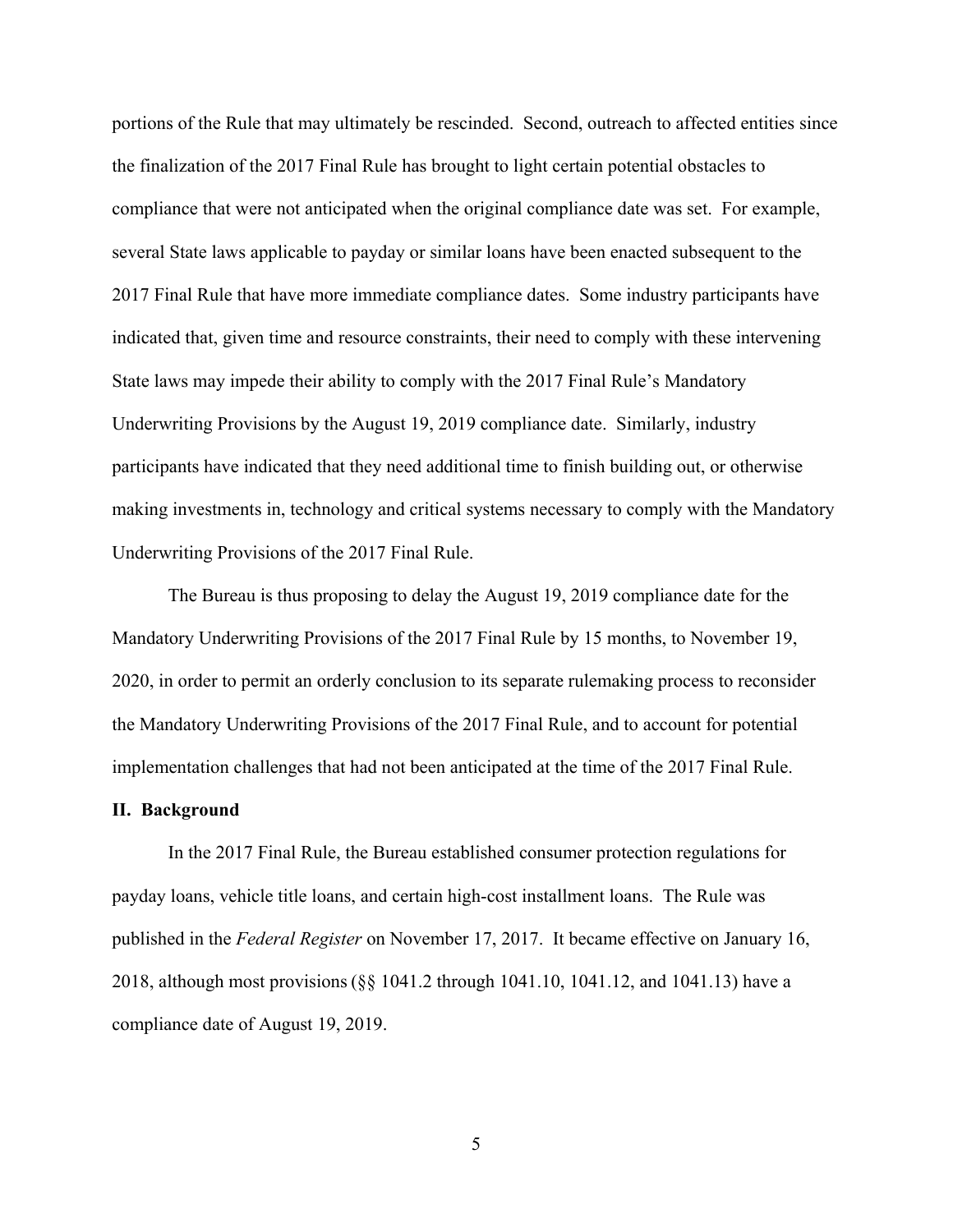As mentioned above, the 2017 Final Rule addressed two discrete topics: the Mandatory Underwriting Provisions and the Payment Provisions. The Mandatory Underwriting Provisions identified as an unfair and abusive practice the making of certain short-term and longer-term balloon-payment loans without reasonably determining that consumers will have the ability to repay the loans according to their terms. The Mandatory Underwriting Provisions include two methods for compliance. Under one method, lenders making covered short-term and longer-term balloon-payment loans are required to, among other things, make a reasonable determination that the consumer would be able to make the payments on the loan and be able to meet the consumer's basic living expenses and other major financial obligations without needing to reborrow over the ensuing 30 days; the Rule sets forth a number of specific requirements that a lender must satisfy in this regard.<sup>9</sup> Under the other method, lenders are allowed to make certain covered short-term loans without meeting all the specific underwriting criteria as long as the loan satisfies certain prescribed terms, the lender confirms that the consumer meets specified borrowing history conditions, and the lender provides required disclosures to the consumer.<sup>10</sup>

In general, under either approach, a lender must obtain and consider a consumer report from an information system registered with the Bureau before making a covered short-term or longer-term balloon-payment loan.<sup>11</sup> In addition, other portions of the Rule require lenders to furnish to provisionally registered and registered information systems<sup>12</sup> certain information

<sup>&</sup>lt;sup>9</sup> 12 CFR 1041.5.

<sup>&</sup>lt;sup>10</sup> 12 CFR 1041.6.

<sup>&</sup>lt;sup>11</sup> 12 CFR 1041.5(c)(2)(ii)(B) and (d)(1), and 1041.6(a).

 $12$  The 2017 Final Rule bifurcated the process for registering information systems: the first phase for entities seeking preliminary registration prior to the August 19, 2019 compliance date; and the second phase for entities seeking provisional registration on or after the August 19, 2019 compliance date. An entity seeking preliminary registration under the first phase was required to submit to the Bureau an initial application for preliminary approval for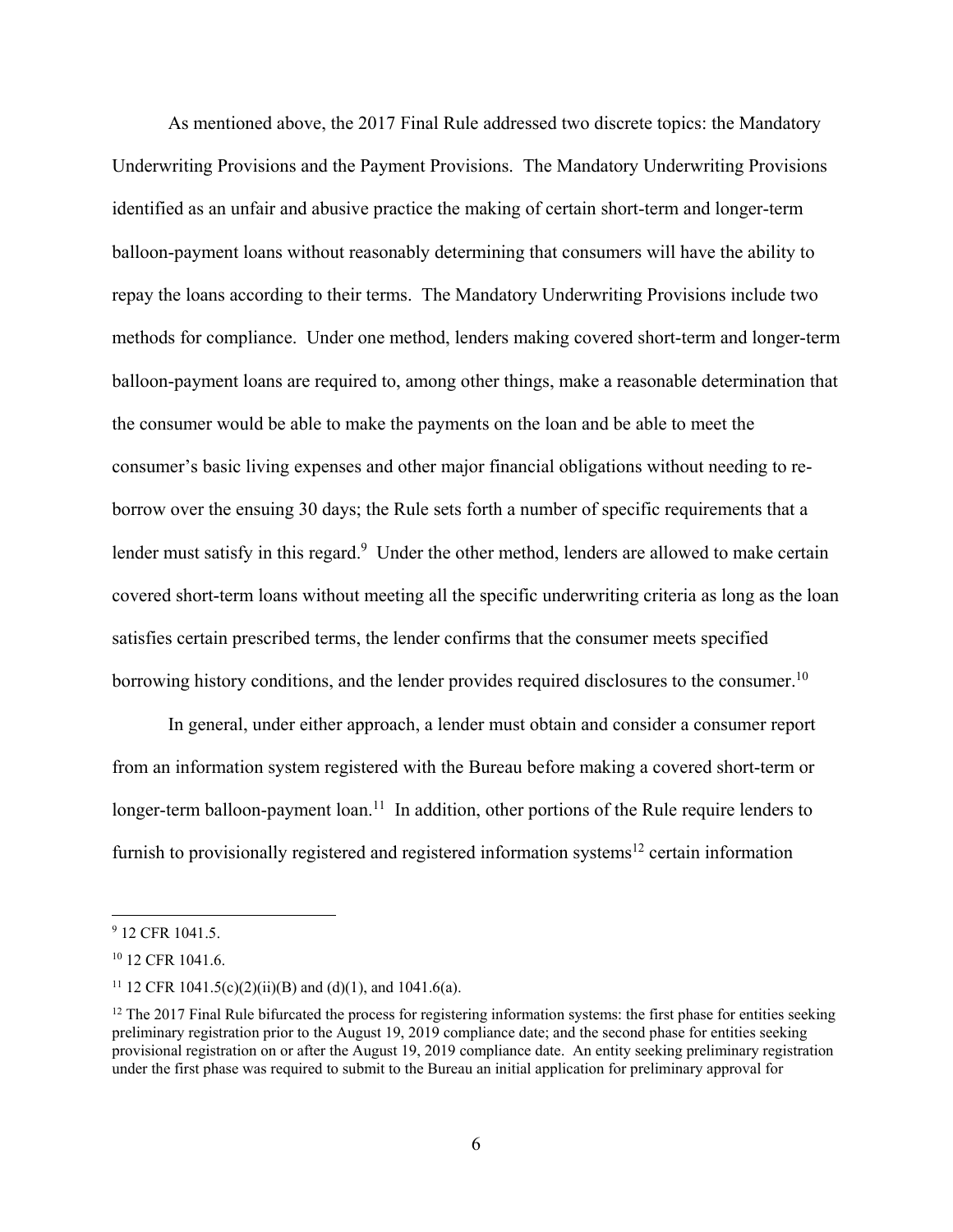concerning covered short-term and longer-term balloon-payment loans at loan consummation, during the period that the loan is an outstanding loan, and when the loan ceases to be an outstanding loan.<sup>13</sup>

The Payment Provisions of the Rule apply to a broader group of covered loans, which include covered short-term and longer-term balloon-payment loans as well as certain high-cost installment loans, establishing certain requirements and limitations with respect to attempts to withdraw payments from consumers' checking or other accounts. The Rule identifies as an unfair and abusive practice lenders' attempts to withdraw payment on these loans from consumers' accounts after two consecutive payment attempts have failed, unless the consumer provides a new and specific authorization to do so. The Rule also prescribes notices lenders must provide to consumers before attempting to withdraw payments from their accounts.

In addition, the Rule includes other generally applicable provisions such as definitions, exemptions, and requirements for compliance programs and record retention (with portions specific to the Mandatory Underwriting Provisions and to the Payment Provisions).

As noted above, on January 16, 2018, the Bureau issued a statement announcing its intention to engage in rulemaking to reconsider the 2017 Final Rule. In addition, the statement notified entities seeking to become registered information systems that the Bureau would entertain requests to waive entities' preliminary approval application deadline.<sup>14</sup> Since that time,

registration by April 16, 2018. After receiving preliminary approval from the Bureau, the entity must submit its application for registration within 120 days from the date preliminary approval was granted. *See* 12 CFR 1041.11(c).

<sup>13</sup> *See* 12 CFR 1041.10(c).

<sup>14</sup> Bureau of Consumer Fin. Prot., *Statement on Payday Rule* (Jan. 16, 2018), https://www.consumerfinance.gov/ about-us/newsroom/cfpb-statement-payday-rule/.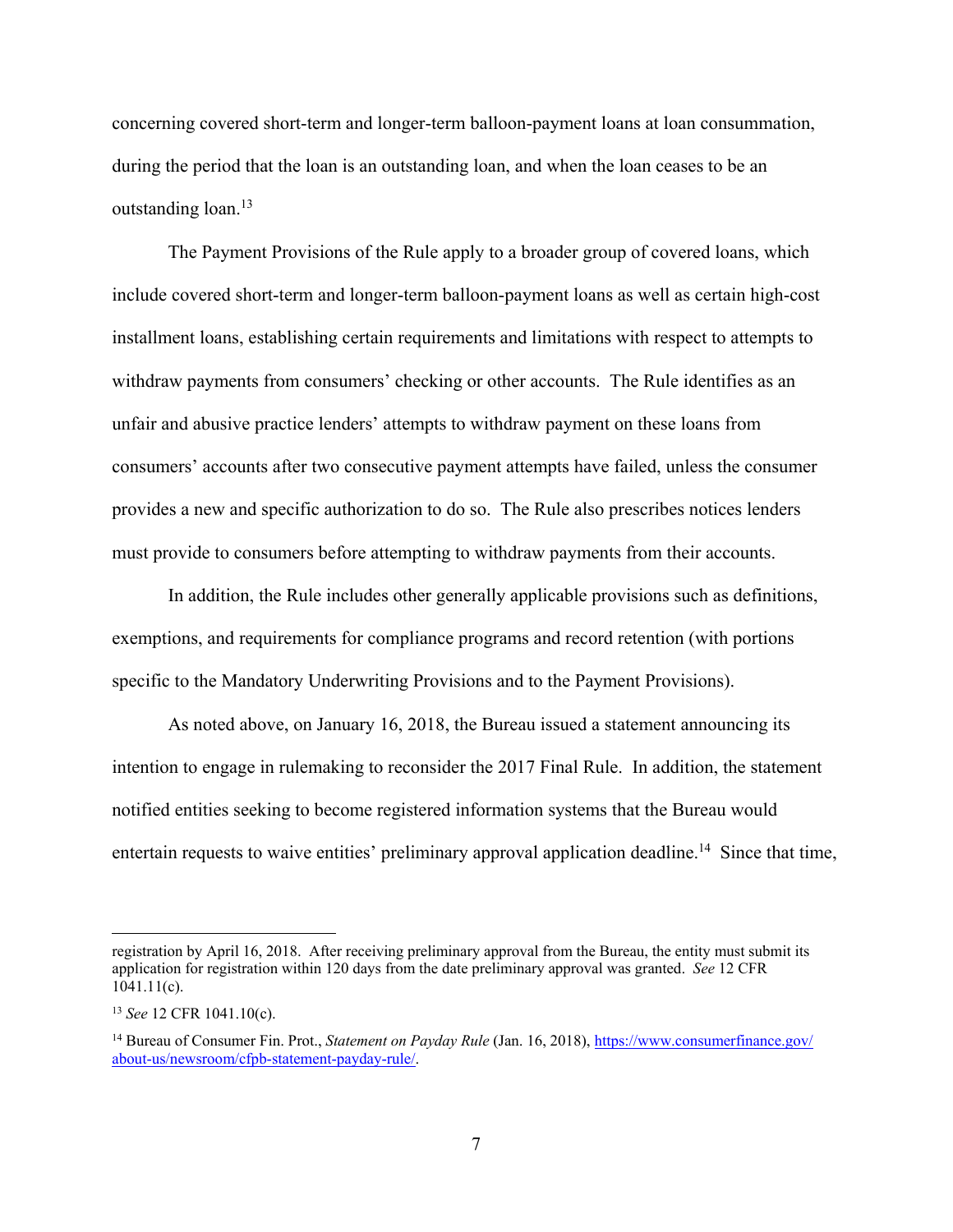the Bureau has issued several waivers and published copies of those waivers on its website.<sup>15</sup> As of January 30, 2019, there are no information systems registered with the Bureau.<sup>16</sup> On October 26, 2018, the Bureau issued a subsequent statement announcing that it expected to issue NPRMs to reconsider certain provisions of the 2017 Final Rule and to address the Rule's compliance date.

On April 9, 2018, a legal challenge to the 2017 Final Rule was filed in the United States District Court for the Western District of Texas. On June 12, 2018, the court issued an order staying the litigation. On November 6, 2018, the court stayed the August 19, 2019 compliance date of the 2017 Final Rule until further order of the court.

## **III. Proposed Delay of Compliance Date for the Mandatory Underwriting Provisions**

The Bureau is proposing in this NPRM to delay the August 19, 2019 compliance date for the 2017 Final Rule's Mandatory Underwriting Provisions—specifically, §§ 1041.4 through 1041.6, 1041.10, 1041.11, and 1041.12(b)(1)(i) through (iii), (b)(2), and (b)(3)—to November 19, 2020. The Bureau is proposing this compliance date delay for several reasons, as discussed in turn below.

First, the Bureau is proposing this compliance date delay because, as noted above, the Bureau is publishing separately in today's *Federal Register* an NPRM seeking comment on whether it should rescind the Mandatory Underwriting Provisions of the 2017 Final Rule. The Bureau preliminarily believes that a compliance date delay is needed because, as described in more detail in the Reconsideration NPRM, the Bureau preliminarily believes there are strong

<sup>15</sup> *See* Bureau of Consumer Fin. Prot., *Payday, Vehicle Title, and Certain High-Cost Installment Loans Registered Information Systems registration program*—*Waiver requests and Bureau determinations*, https://www.consumerfinance.gov/policy-compliance/guidance/payday-loans-registered-information-systemsregistration-program/registered-information-systems/#waivers.

<sup>16</sup> *See id*.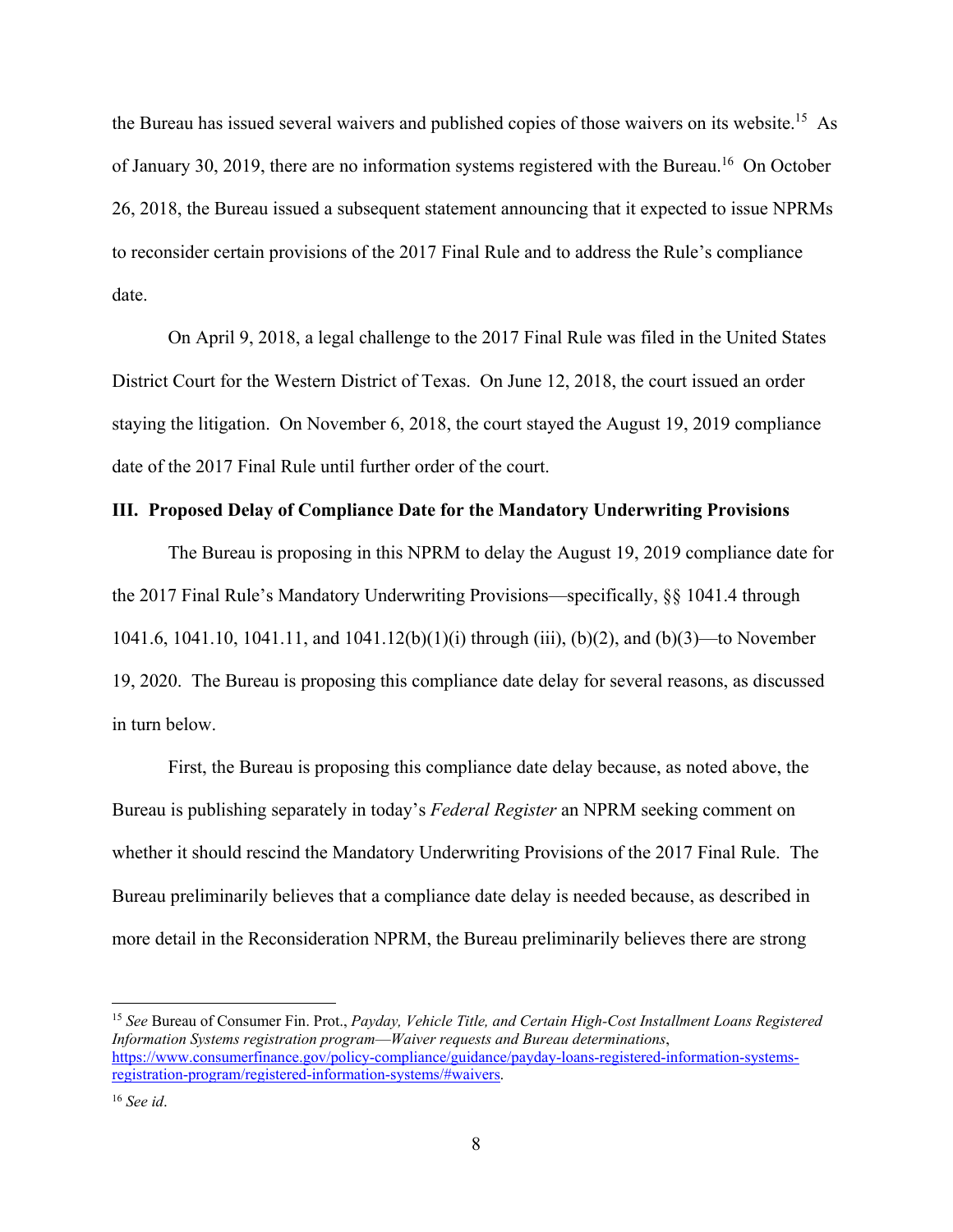reasons for rescinding the Mandatory Underwriting Provisions of the Rule. Delaying the August 19, 2019 compliance date for the Mandatory Underwriting Provisions would give the Bureau the opportunity to review comments on the Reconsideration NPRM and to make any changes to those provisions before affected entities bear additional costs to comply with and implement the Mandatory Underwriting Provisions of the 2017 Final Rule. In addition, the Bureau is aware that some small lenders believe that the impacts of the Mandatory Underwriting Provisions of the 2017 Final Rule would significantly reduce the amount of revenue generated from their lending operations, and thereby cause some smaller industry participants to either temporarily or permanently exit the marketplace once compliance with the Mandatory Underwriting Provisions of the 2017 Final Rule is required. Other lenders have indicated that they will be forced to consolidate their operations or to make other fundamental changes to their business as a result of the Mandatory Underwriting Provisions. The Bureau preliminarily believes that delaying the August 19, 2019 compliance date would allow industry participants to avoid irreparable injury from the compliance and implementation costs and the market effects associated with preparing for and complying with portions of the Rule that the Bureau is proposing to rescind. The Bureau also believes that temporary industry disruptions may have negative impacts on consumers, including restricting consumer access to credit, and therefore preliminarily believes that delaying the August 19, 2019 compliance date would allow consumers to avoid injury from any such disruption.

Second, the Bureau has discussed implementation efforts with a number of industry participants since publication of the 2017 Final Rule, and through these conversations the Bureau has become aware of various unanticipated potential obstacles to compliance with the Mandatory Underwriting Provisions by the August 19, 2019 compliance date. The Bureau is seeking to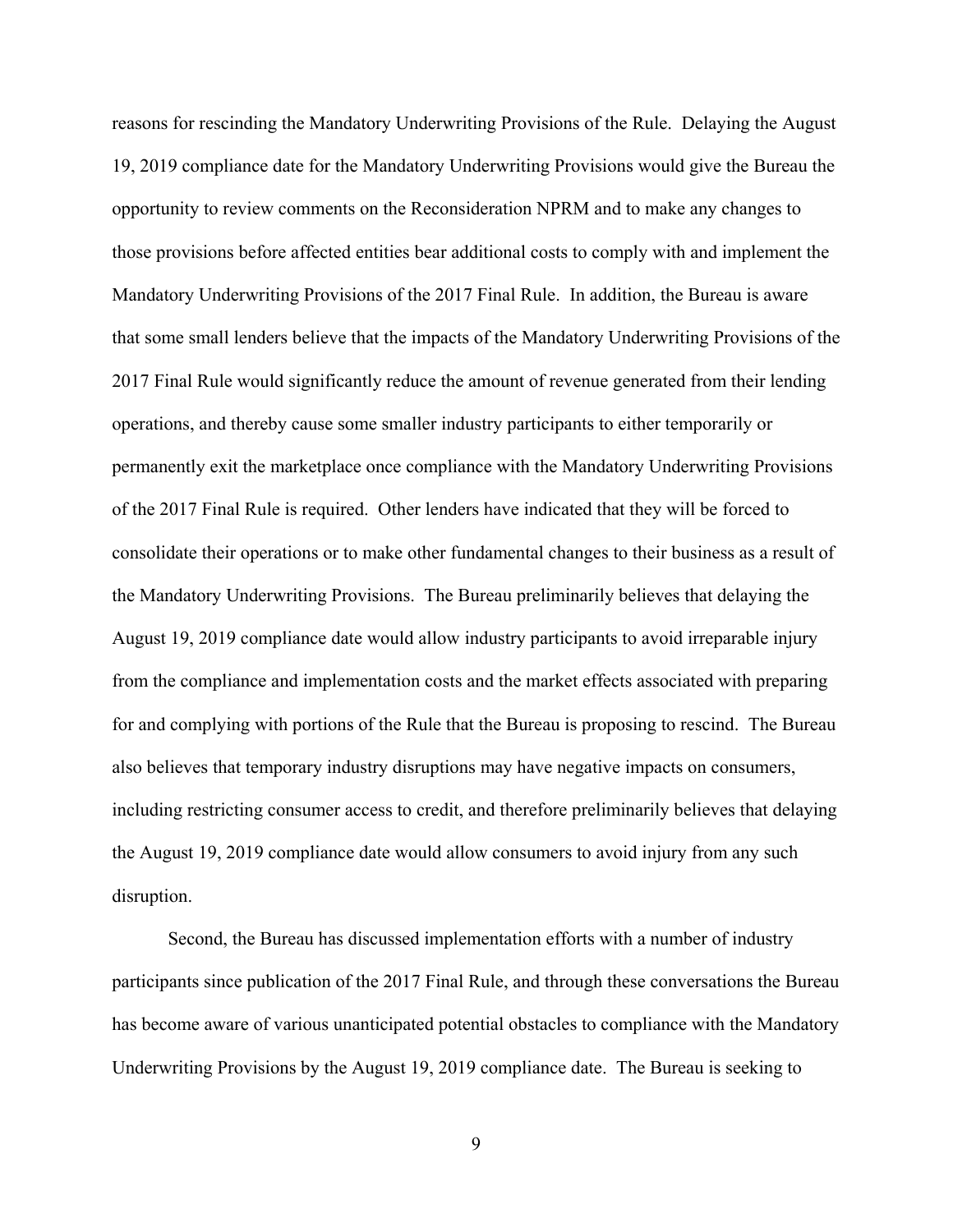better understand these obstacles and how they might bear on whether the Bureau should delay the August 19, 2019 compliance date for the Mandatory Underwriting Provisions while it considers whether to rescind those portions of the 2017 Final Rule.

For example, the Bureau is aware that several States have recently enacted laws applicable to loans subject to the 2017 Final Rule's Mandatory Underwriting Provisions. Some industry participants have told the Bureau that they are prioritizing developing compliance management systems in response to these laws that have, or will, become effective<sup>17</sup> before the August 19, 2019 compliance date. Some smaller industry participants have indicated to the Bureau that they do not have the resources to update or conform their compliance management systems to address both newly enacted State laws and the 2017 Final Rule at the same time. These recently enacted State laws were not anticipated in the 2017 Final Rule and therefore the effect these laws may have on affected entities' ability to comply with the Mandatory Underwriting Provisions of the 2017 Final Rule was not considered when the Bureau set the August 19, 2019 compliance date.

<sup>&</sup>lt;sup>17</sup> In Ohio (a state that permits payday lending), a bill signed into law by the governor in 2018 will, among other things, prohibit certain lenders from making loans of \$5,000 or less secured by a vehicle title or any other collateral. Ohio lenders must comply with the law as of April 27, 2019. *See* Ohio Dep't of Commerce, *House Bill 123 Guidance* (2018), https://www.com.ohio.gov/documents/fiin\_HB123\_Guidance.pdf; *see also* Ohio House Bill 123, *An Act to Modify the Short-Term Loan Act*, https://www.legislature.ohio.gov/legislation/legislationsummary?id=GA132-HB-123.

In Colorado, voters approved a ballot initiative on November 6, 2018 to cap annual percentage rates on payday loans at 36 percent. This initiative takes effect February 1, 2019. *See* Colo. Legislative Council Staff*, Initiative #126 Initial Fiscal Impact Statement*, https://www.sos.state.co.us/pubs/elections/Initiatives/titleBoard/filings/2017-2018/ 126FiscalImpact.pdf; *see also* Colo. Sec'y of State, *Official Certified Results – State Offices & Questions,*  https://results.enr.clarityelections.com/CO/91808/Web02-state.220747/#/c/C\_2 (Proposition 111).

In Florida, on March 19, 2018, the governor signed the Deferred Presentment Transactions Law (SB 920). This legislation will allow deferred-presentment (payday) installment loans of up to \$1,000 paid back in installments of 60 to 90 days. Prior law allowed only amounts up to \$500 paid off in a lump sum of 31 days. The new law will go into effect July 1, 2019. *See* Ch. 2018-26, Laws of Fla. (2018), http://laws.flrules.org/files/Ch\_2018\_026.pdf.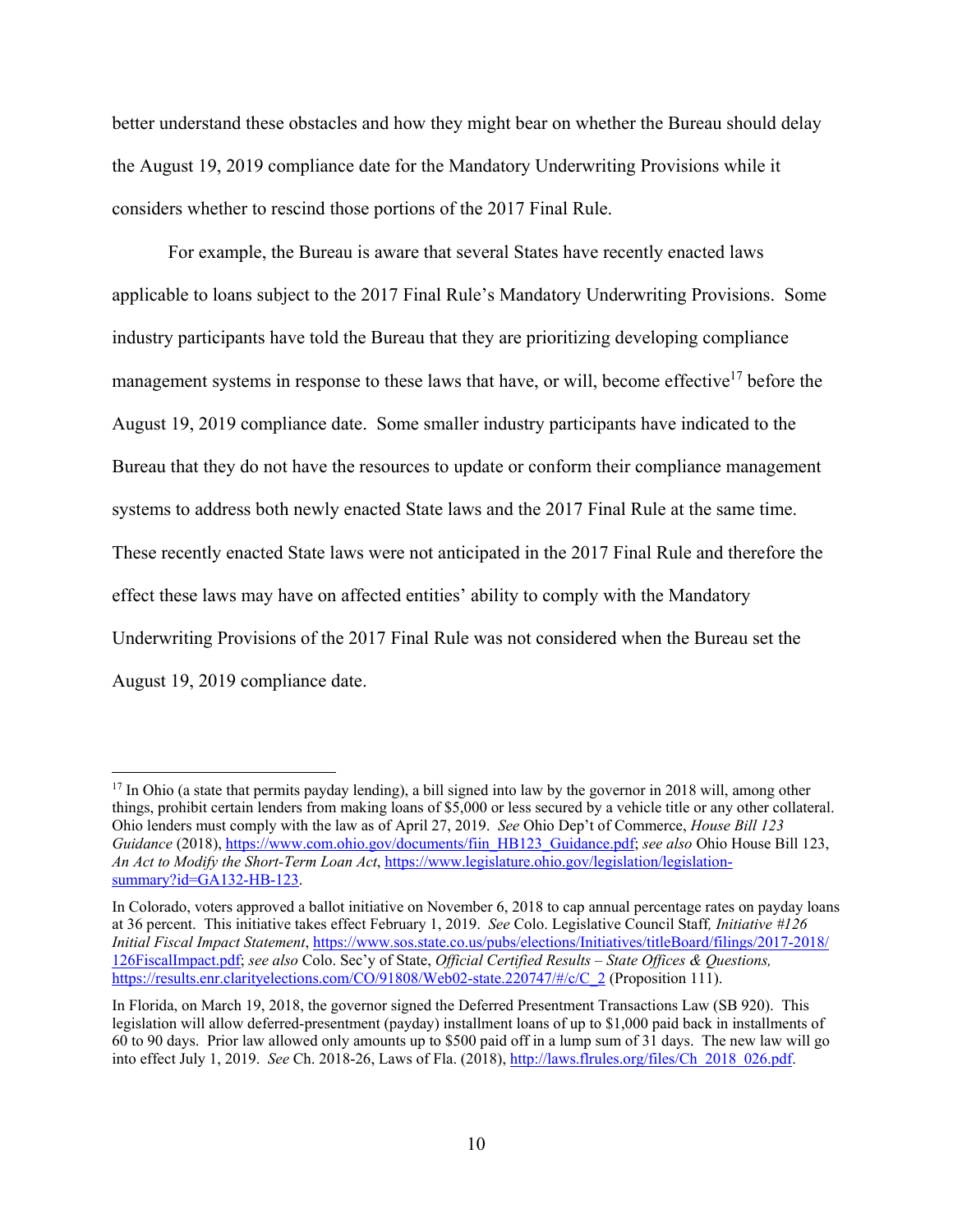Similarly, industry participants have stated that the software vendors they use to produce technology and other critical systems necessary to comply with the Mandatory Underwriting Provisions requiring lenders to verify certain consumer obligations<sup>18</sup> will not be fully operational or available to industry before the August 19, 2019 compliance date. The Bureau has heard more recently that there are additional systems that would facilitate lenders' access to required information that have not progressed to the point necessary to permit lenders to meet the upcoming compliance date. For example, a storefront lender operating in multiple jurisdictions informed the Bureau that the process of overhauling its point-of-sale software has been delayed due to third-party vendors not being able to produce critical software components on schedule. Furthermore, it indicated that these third-party vendors have not been able to commit to developing and deploying this necessary software by the August 19, 2019 compliance date due to the complexity of various components required to ensure compliance. Even if these thirdparty vendors were able to develop this necessary software by the August 19, 2019 compliance date, the storefront lender explained that it would need at least several weeks to ensure the software works with its point-of-sale software and that the third-party vendor's software is in compliance with the 2017 Final Rule.

In light of the foregoing, the Bureau is proposing to delay the August 19, 2019 compliance date for the Mandatory Underwriting Provisions of the 2017 Final Rule to November 19, 2020. Specifically, as discussed further in part V below, the Bureau is proposing to delay §§ 1041.4 through 1041.6, 1041.10, 1041.11, and 1041.12(b)(1)(i) through (iii), (b)(2), and

 $18$  For example, to verify a consumer's required payments under debt obligations, the lender must obtain and review (1) a national consumer report; (2) its own records and its affiliates' records; and (3) a consumer report obtained from an entity that has been registered with the Bureau as an information system under the Rule for 180 days or more pursuant to  $\S 1041.11(c)(2)$  or  $\S 1041.11(d)(1)$ , or that is registered pursuant to  $\S 1041.11(d)(2)$ , if available. *See* 12 CFR 1041.5(c)(2)(ii)(B).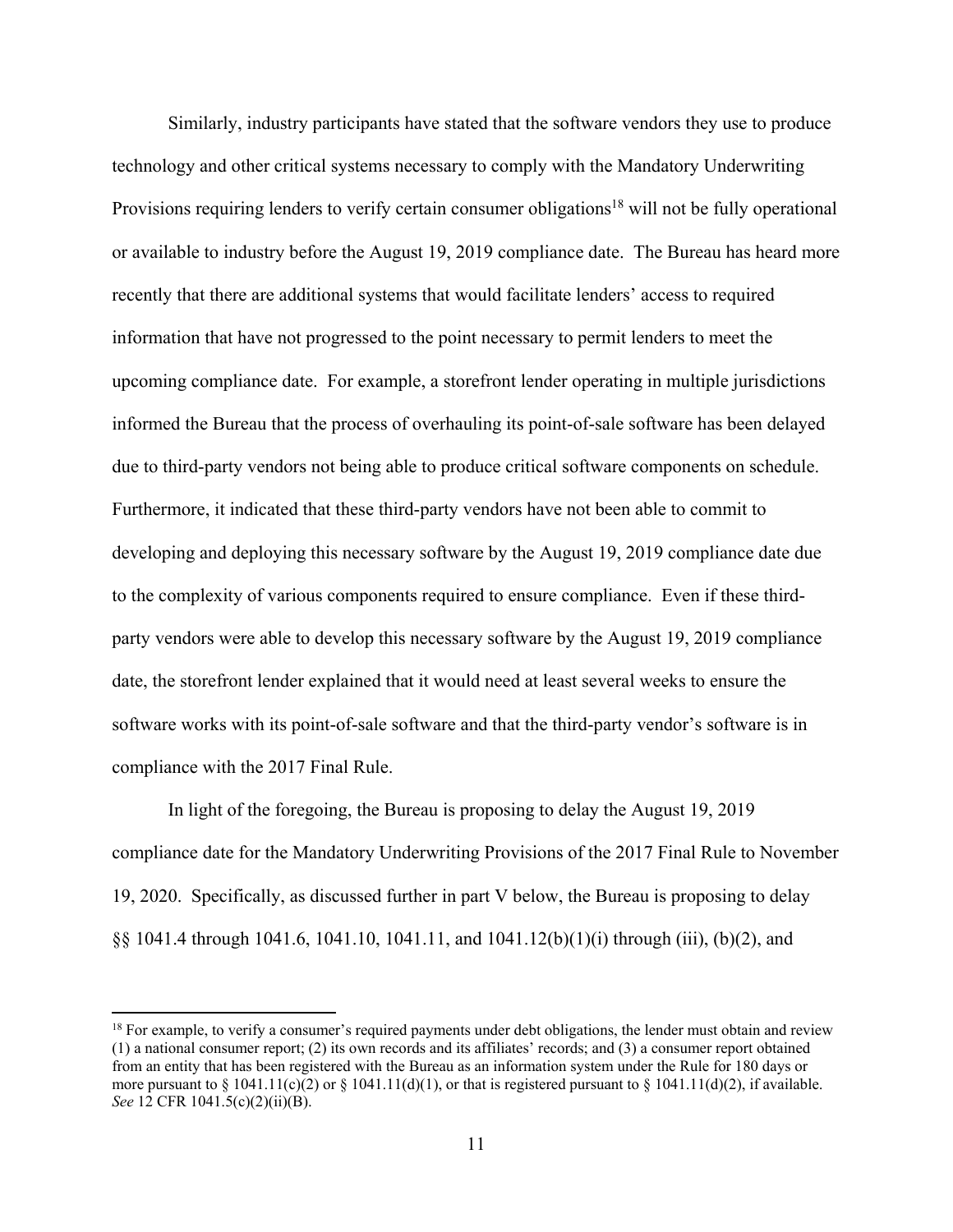(b)(3) of the 2017 Final Rule. The Bureau is concerned that if the August 19, 2019 compliance date for the Mandatory Underwriting Provisions is not delayed, industry participants will expend additional resources and incur additional costs in order to comply with the 2017 Final Rule, and industry participants could experience revenue disruptions that could impact their ability to stay in business once the compliance date has passed. The Bureau is concerned about imposing such costs on industry participants by mandating compliance by August 19, 2019 with portions of the Rule that may ultimately be rescinded. The Bureau preliminarily believes, based on its experience writing the 2017 Final Rule and with other similar rulemakings, that the proposed compliance date of November 19, 2020 will allow the Bureau adequate opportunity to review comments on its Reconsideration NPRM regarding the Mandatory Underwriting Provisions of the 2017 Final Rule and to make any changes to those provisions before affected entities bear additional costs associated with implementing and complying with the 2017 Final Rule, and related market effects.

The Bureau solicits comment on whether it should delay the August 19, 2019 compliance date for the Mandatory Underwriting Provisions of the 2017 Final Rule, and, if so, whether the proposed November 19, 2020 compliance date is an appropriate length of time. In particular, the Bureau asks commenters to provide specific detail and any available data regarding implementation of the Mandatory Underwriting Provisions of the 2017 Final Rule and the specific challenges they face in doing so by the current compliance date of August 19, 2019, as well as relevant knowledge and specific facts about any benefits, costs, or other impacts of this proposal on industry, consumers, and other stakeholders. The Bureau also requests comment on whether it has identified the appropriate provisions of the 2017 Final Rule as constituting the Mandatory Underwriting Provisions for purposes of the proposed delay, and whether delaying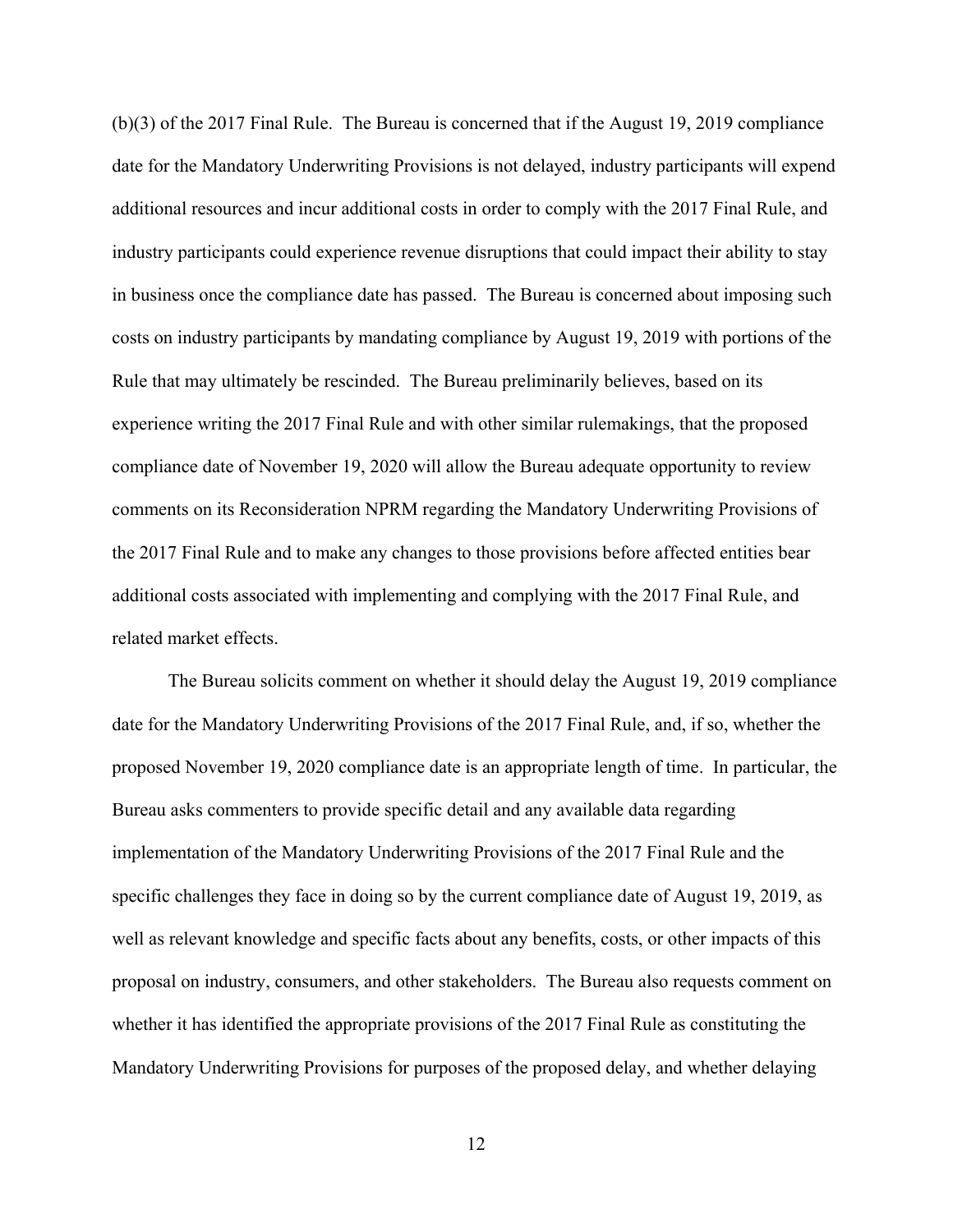the August 19, 2019 compliance date for these provisions would have any crossover effects on implementation of the Payment Provisions. In addition, the Bureau solicits comment on the potential consequences of not delaying the August 19, 2019 compliance date for the Mandatory Underwriting Provisions, as well as whether delaying the compliance date for the Mandatory Underwriting Provisions would better facilitate an orderly implementation period for the Rule. Finally, the Bureau solicits comment about the impact of the proposed delay on consumers who use payday loans, vehicle title loans, and high-cost installment loans covered by the 2017 Final Rule.

The purpose of this notice is to seek comment on the Bureau's proposal to delay the August 19, 2019 compliance date for the Mandatory Underwriting Provisions. At this time, the Bureau is not proposing to delay the compliance date for the other provisions of the 2017 Final Rule, including the Payment Provisions. The Bureau notes that, through its efforts to monitor and support industry implementation of the 2017 Final Rule, it has heard concerns from some stakeholders regarding the Rule that are outside of the scope of this proposal. For example, the Bureau has received a rulemaking petition to exempt debit card payments from the Rule's Payment Provisions. The Bureau has also received informal requests related to various aspects of the Payment Provisions or the Rule as a whole, including requests to exempt certain types of lenders or loan products from the Rule's coverage and to delay the compliance date for the Payment Provisions. The Bureau intends to examine these issues and if the Bureau determines that further action is warranted, the Bureau will commence a separate rulemaking initiative (such as by issuing a request for information or an advance notice of proposed rulemaking).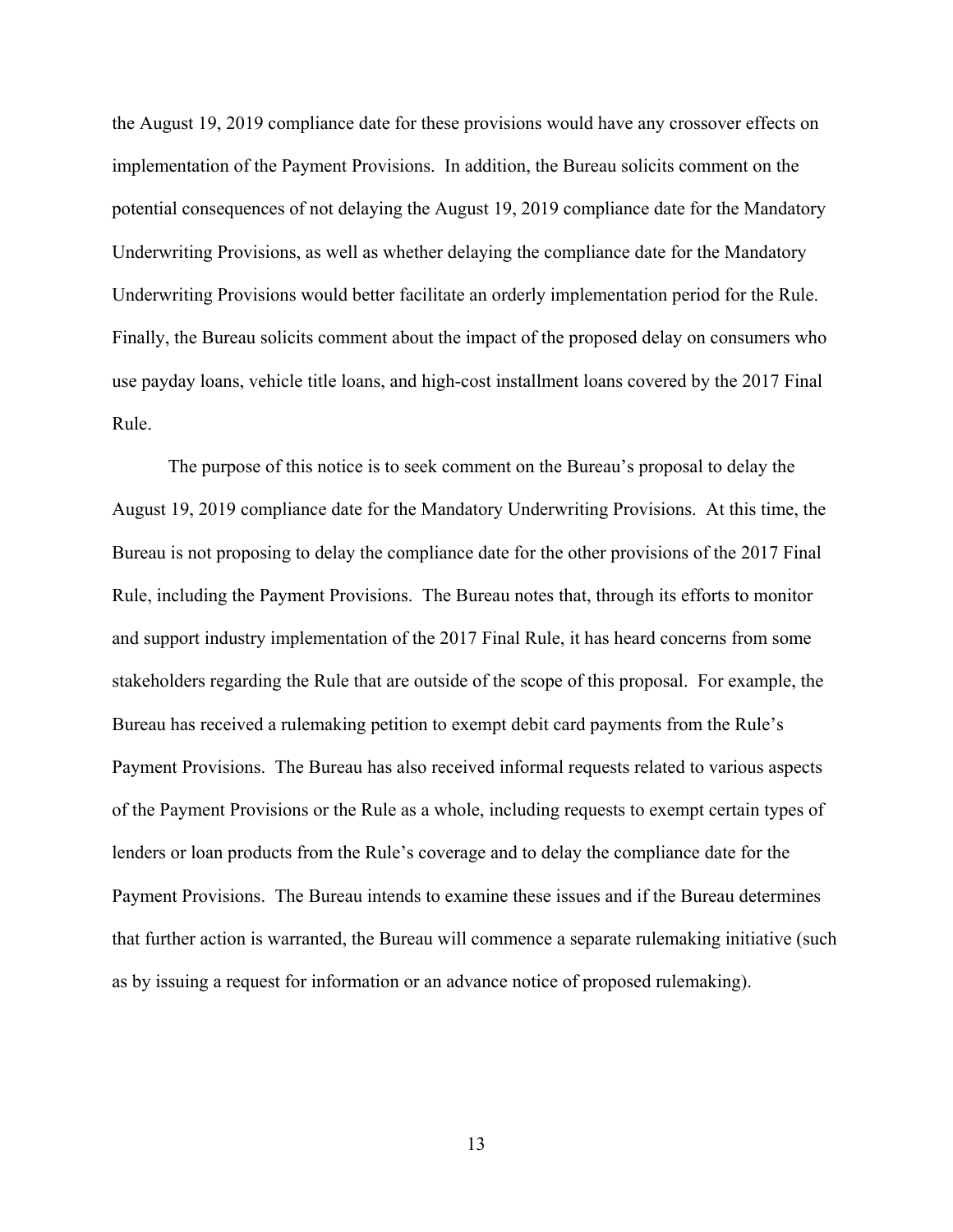# **IV. Legal Authority**

The legal authority for the 2017 Final Rule is described in detail in part IV of the **SUPPLEMENTARY INFORMATION accompanying the 2017 Final Rule.<sup>19</sup> Commenters may refer** to that discussion for more information about the legal authority for this NPRM.

The Bureau adopted the Mandatory Underwriting Provisions of the 2017 Final Rule in principal reliance on the Bureau's authority under section 1031(b) of the Dodd-Frank Act to identify and prohibit unfair and abusive practices.<sup>20</sup> Accordingly, in proposing this rule, the Bureau is exercising its authority under Dodd-Frank Act section 1031(b) to prescribe rules under Title X of the Dodd-Frank Act.

In addition to section 1031 of the Dodd-Frank Act, the Bureau relied on other legal authorities for certain aspects of the Mandatory Underwriting Provisions in the 2017 Final Rule.<sup>21</sup> Section 1022(b)(3)(A) of the Dodd-Frank Act authorizes the Bureau, by rule, to conditionally or unconditionally exempt any class of covered persons, service providers, or consumer financial products or services from any rule issued under Title X, which includes a rule issued under section 1031, as the Bureau determines is necessary or appropriate to carry out the purposes and objectives of Title  $X<sup>22</sup>$  The Bureau also relied, in adopting certain provisions, on its authority under section 1022(b)(1) of the Dodd-Frank Act to prescribe rules as may be necessary or appropriate to enable the Bureau to administer and carry out the purposes and

<sup>19 82</sup> FR 54472, 54519-24.

 $20$  12 U.S.C. 5531(b).

<sup>21</sup> *See* 82 FR 54472, 54522.

 $22$  12 U.S.C. 5512(b)(3)(A).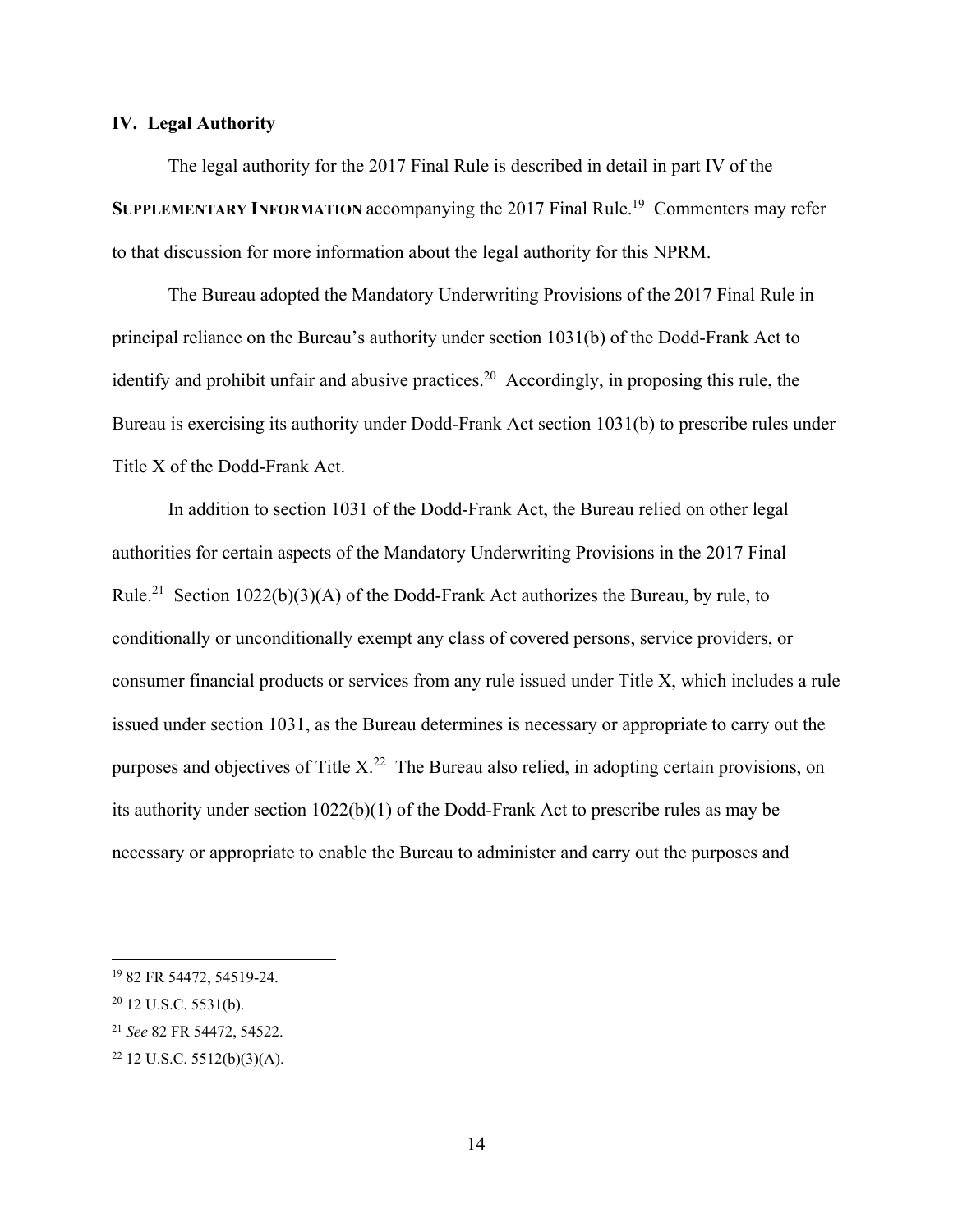objectives of the Federal consumer financial laws.23 The term Federal consumer financial law includes rules prescribed under Title X of the Dodd-Frank Act, including those prescribed under section 1031.<sup>24</sup> Additionally, in the 2017 Final Rule, the Bureau relied, for certain provisions, on other authorities, including those in sections  $1021(c)(3)$ ,  $1022(c)(7)$ ,  $1024(b)(7)$ , and  $1032$  of the Dodd-Frank Act.<sup>25</sup>

Section 1031 of the Dodd-Frank Act and each of the other legal authorities that the Bureau relied upon in the 2017 Final Rule provide the Bureau with discretion to issue rules and therefore discretion in setting compliance dates for those rules. In the 2017 Final Rule, the Bureau stated that the Rule's compliance date was "structured to facilitate an orderly implementation process."26 In particular, the Bureau sought "to balance giving enough time for an orderly implementation period against the interest of enacting protections for consumers as soon as possible."<sup>27</sup> As discussed above and in the Reconsideration NPRM, the Bureau preliminarily believes that there are strong reasons for rescinding the Mandatory Underwriting Provisions of the Rule on the grounds, *inter alia*, that a more robust and reliable evidentiary record is needed to support a rule that would have such dramatic impacts on the market, and that the findings of an unfair and abusive practice as set out in  $\S$  1041.4 of the 2017 Final Rule rested on applications of the relevant standards that the Bureau should no longer use. Accordingly, the Bureau preliminarily concludes that it should not assign the weight that it did in the 2017 Final

<sup>&</sup>lt;sup>23</sup> 12 U.S.C. 5512(b)(1). The Bureau also interprets section  $1022(b)(1)$  of the Dodd-Frank Act as authorizing it to rescind or amend a previously issued rule if it determines such rule is not necessary or appropriate to enable the Bureau to administer and carry out the purposes and objectives of the Federal consumer financial laws, including a rule issued to identify and prevent unfair, deceptive, or abusive acts or practices.

<sup>24 12</sup> U.S.C. 5481(14).

<sup>&</sup>lt;sup>25</sup> 12 U.S.C. 5511(c)(3), 12 U.S.C. 5512(c)(7), 12 U.S.C. 5514(b)(7), and 12 U.S.C. 5532.

<sup>26 82</sup> FR 54472, 54474.

<sup>27</sup> *Id.* at 54814.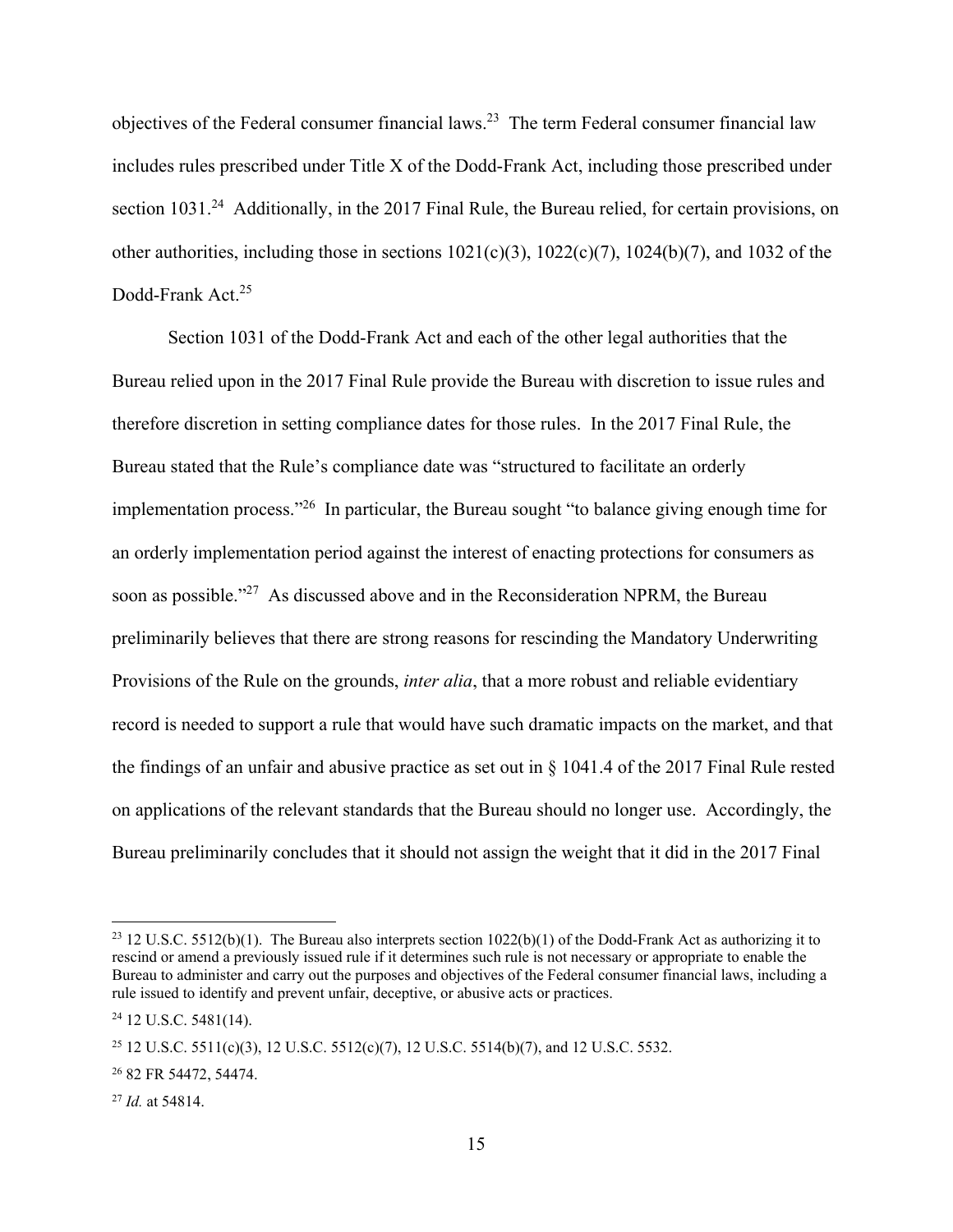Rule to "the interest of enacting protections for consumers as soon as possible." As also discussed above, the Bureau has requested comment regarding whether delaying the August 19, 2019 compliance date would be consistent with an "orderly implementation period," given that the Bureau may conclude that the Mandatory Underwriting Provisions should not be implemented and should instead be rescinded and because of the potential implementation issues discussed above. The Bureau is proposing to exercise its discretion to revise the August 19, 2019 compliance date in the manner described in this NPRM, in light of the considerations described above. The Bureau requests comment on those considerations and how they should be weighed in potentially delaying the August 19, 2019 compliance date for the Mandatory Underwriting Provisions of the Rule.

## **V. Provisions Affected by the Proposal**

As discussed above, the 2017 Final Rule became effective on January 16, 2018, but has a compliance date of August 19, 2019 for §§ 1041.2 through 1041.10, 1041.12, and 1041.13. The Bureau is proposing to delay the August 19, 2019 compliance date to November 19, 2020 for §§ 1041.4 through 1041.6, 1041.10, 1041.11, and 1041.12(b)(1)(i) through (iii), (b)(2), and (b)(3). Sections 1041.4 through 1041.6 govern underwriting, with  $\S$  1041.4 identifying an unfair and abusive practice, § 1041.5 governing the ability-to-repay determination, and § 1041.6 providing a conditional exemption from §§ 1041.4 and 1041.5 for certain covered short-term loans. Section 1041.10 governs information furnishing requirements and § 1041.11 addresses registered information systems. Section 1041.12 sets forth compliance program and record retention requirements, with § 1041.12(b)(1)(i) through (iii), (b)(2), and (b)(3) detailing record retention requirements that are specific to the Rule's Mandatory Underwriting Provisions.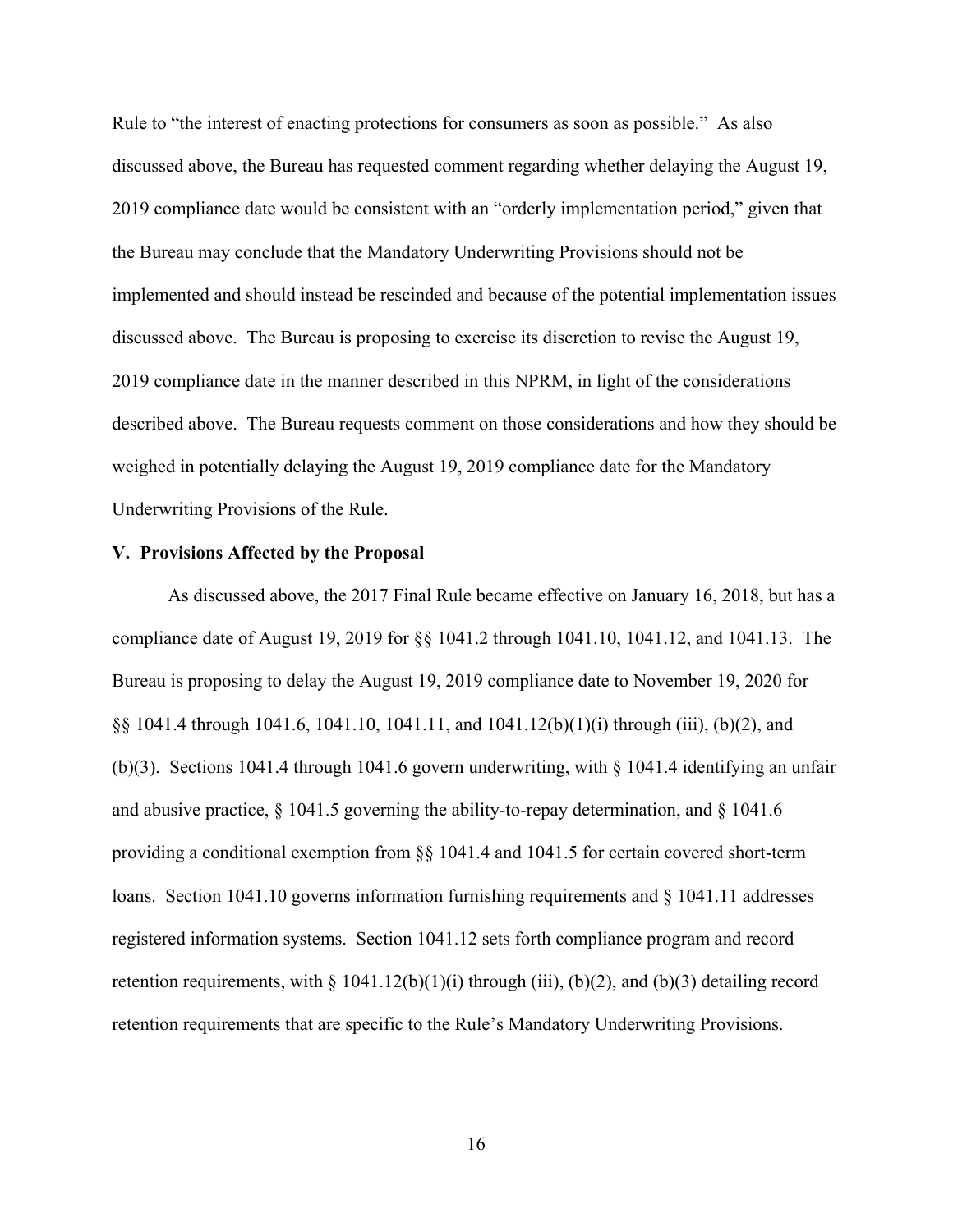To implement the proposed compliance date delay, the Bureau would revise the few instances in the regulatory text and commentary where the August 19, 2019 compliance date appears. These portions of the regulatory text and commentary are generally related to the registered information system requirements in § 1041.11; namely, the Bureau would revise the regulatory text and headings in § 1041.11(c), (c)(1), (c)(2), (d), and (d)(1),<sup>28</sup> and related commentary, to replace August 19, 2019, where it appears, with the proposed compliance date of November 19, 2020. In addition, the Bureau requests comment on whether it should amend the Rule's regulatory text or commentary to expressly state the delayed compliance date for the Mandatory Underwriting Provisions and/or the unchanged date for the Payment Provisions.

# **VI. Compliance and Effective Dates**

 $\overline{a}$ 

The Bureau is proposing to delay the August 19, 2019 compliance date for the Mandatory Underwriting Provisions of the 2017 Final Rule—specifically, §§ 1041.4 through 1041.6, 1041.10, 1041.11, and 1041.12(b)(1)(i) through (iii), (b)(2), and (b)(3)—to November 19, 2020. After considering comments received on this proposal, the Bureau intends to publish a final rule with respect to the delayed compliance date for the Mandatory Underwriting Provisions of the 2017 Final Rule, if warranted. Any final rule to delay the Rule's compliance date for the Mandatory Underwriting Provisions would be published and become effective prior to August 19, 2019. The Bureau seeks comment on this aspect of the proposal.

<sup>&</sup>lt;sup>28</sup> Section 1041.11(c)(1) allows the Bureau to preliminarily approve an entity as an information system before the compliance date of August 19, 2019. Section  $1041.11(c)(2)$  allows the Bureau to approve the application from a preliminarily approved entity to become a registered information system prior to the compliance date of August 19, 2019.

The Bureau is not, however, proposing to change the April 16, 2018 date in  $\S$  1041.11(c)(3), which was the deadline to submit an application for preliminary approval for registration. As noted above,  $\S 1041.11(c)(3)(iii)$  permits the Bureau to waive the application deadline on a case-by-case basis, and therefore the Bureau does not need to modify the existing April 16, 2018 preliminary approval date.

Section  $1041.11(d)(1)$  sets forth the Bureau's process for approving and registering entities as information systems on or after the August 19, 2019 compliance date.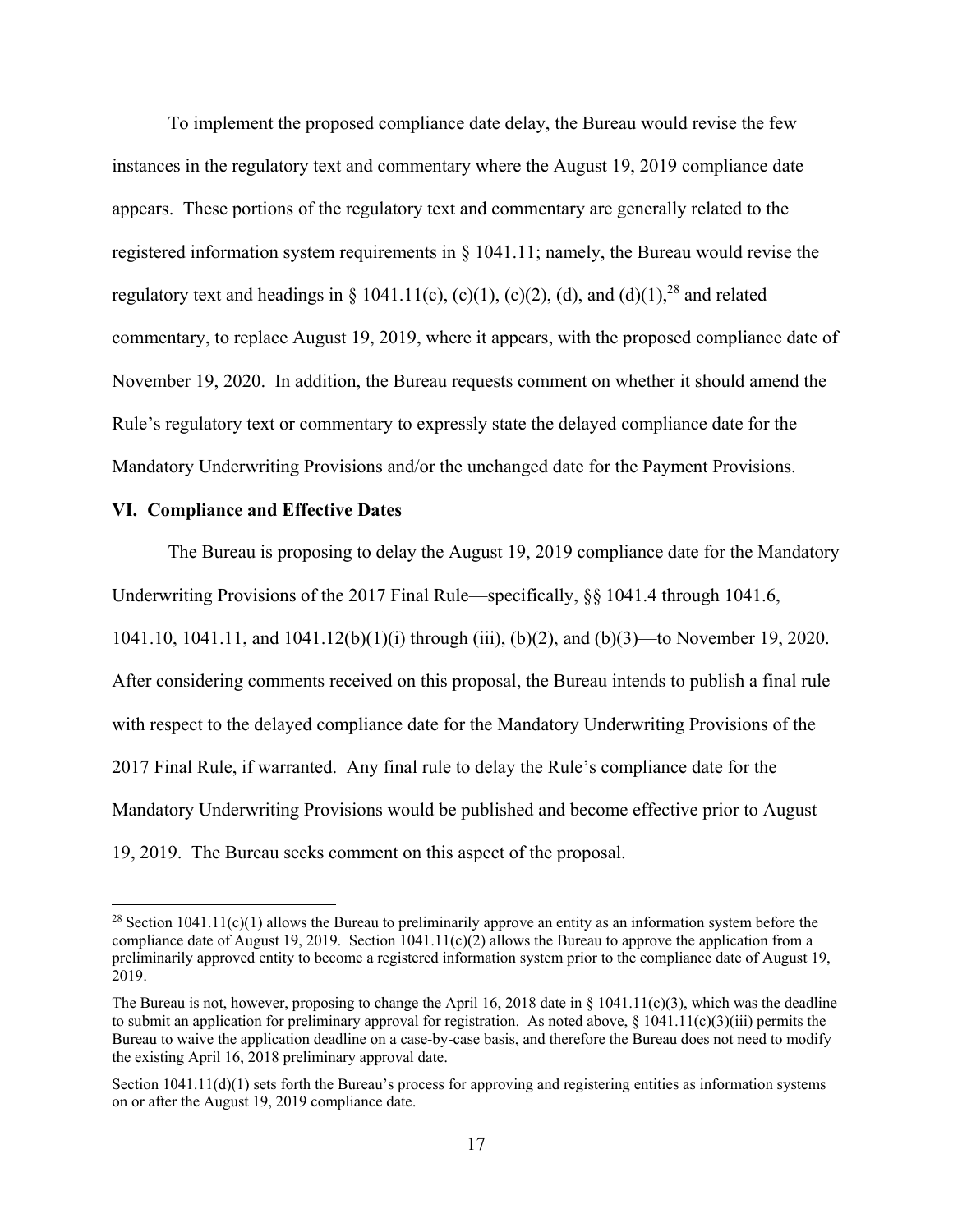#### **VII. Dodd-Frank Act Section 1022(b)(2) Analysis**

# *A. Overview*

As discussed above, this proposal would delay the August 19, 2019 compliance date for the Mandatory Underwriting Provisions of the 2017 Final Rule to November 19, 2020. Published separately in today's *Federal Register* is the Reconsideration NPRM, in which the Bureau considers the impacts of rescinding the Mandatory Underwriting Provisions of the 2017 Final Rule. The analysis of the benefits and costs to consumers and covered persons required by section  $1022(b)(2)(A)$  of the Dodd-Frank Act (also referred to as the "section  $1022(b)(2)$ ) analysis") in part VIII of the Reconsideration NPRM outlines the one-time and ongoing benefits and costs of rescinding the 2017 Final Rule's Mandatory Underwriting Provisions. As this proposal to delay the August 19, 2019 compliance date would constitute a 15-month delay of the 2017 Final Rule's compliance date for the Mandatory Underwriting Provisions, its impacts if the Bureau were to issue a final rule with such a delay would be effectively 1.25 years of the annualized, ongoing impacts described in the Reconsideration NPRM. As described in the Reconsideration NPRM's section 1022(b)(2) analysis, these impacts are based on the analysis and conclusions reached in the 2017 Final Rule, and include increased loan volumes and revenues for lenders, increased access to credit for consumers, and a negative average welfare effect on consumers from exposure to unanticipated long sequences, all relative to the baseline if compliance becomes mandatory on August 19, 2019. This proposal's impacts on the one-time costs described in the 2017 Final Rule primarily include a delay before covered entities must bear these costs, until no later than the new compliance date. As some covered entities may have already started to incur some of these one-time costs and others may incur the costs in advance of the delayed compliance date, the Bureau believes the monetary impact of a delay of the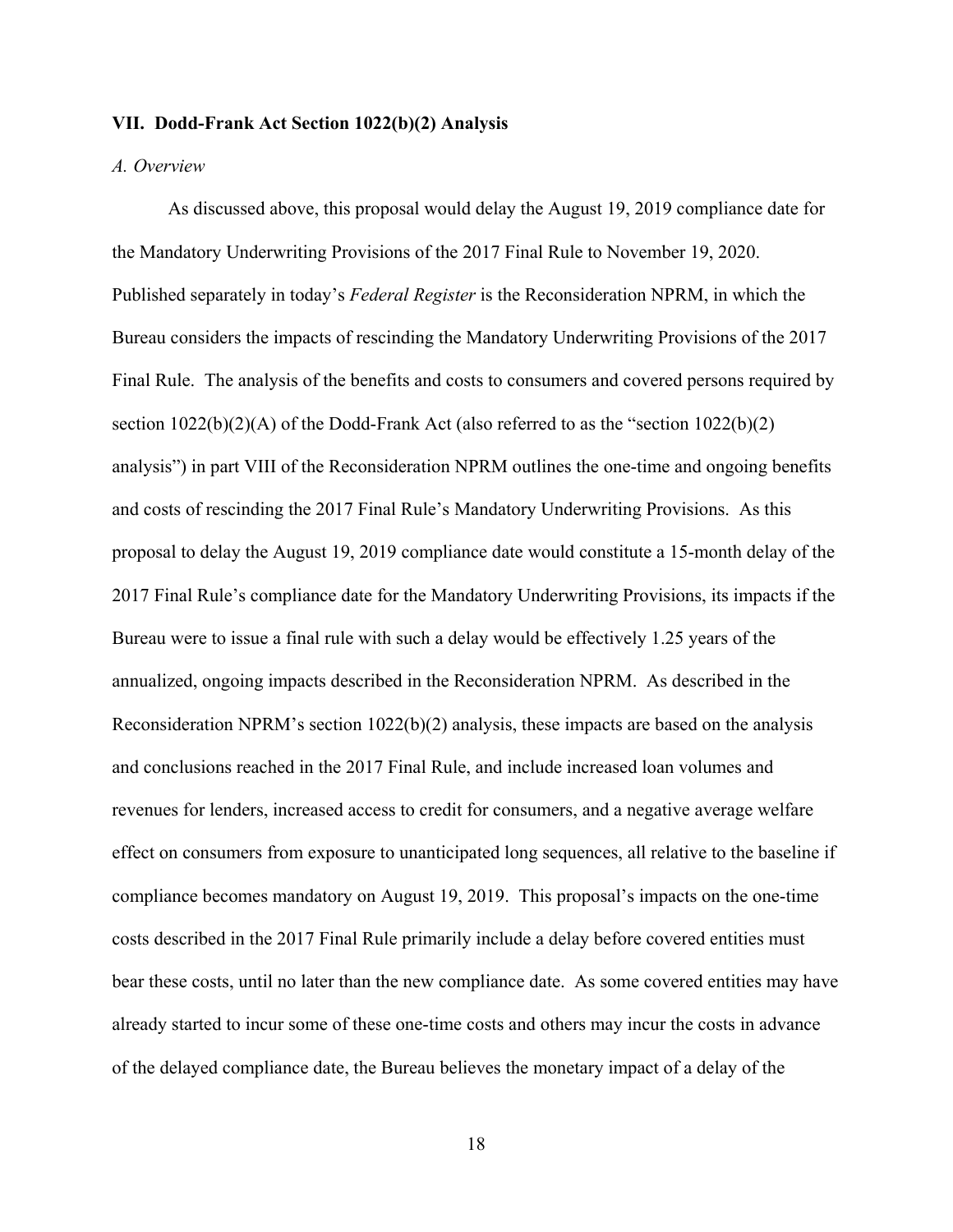Mandatory Underwriting Provisions would have minimal impacts on the eventual costs incurred by lenders if the Bureau decides to retain the Mandatory Underwriting Provisions.

In developing this proposal, the Bureau has considered the potential benefits, costs, and impacts as required by section  $1022(b)(2)(A)$  of the Dodd-Frank Act.<sup>29</sup> Specifically, section 1022(b)(2)(A) of the Dodd-Frank Act calls for the Bureau to consider the potential benefits and costs of a regulation to consumers and covered persons, including the potential reduction of access by consumers to consumer financial products or services, the impact on depository institutions and credit unions with \$10 billion or less in total assets as described in section 1026 of the Dodd-Frank Act, and the impact on consumers in rural areas.

In advance of issuing this proposal, the Bureau has consulted with the prudential regulators and the Federal Trade Commission, including consultation regarding consistency with any prudential, market, or systemic objectives administered by such agencies.

The Bureau requests comment on the section  $1022(b)(2)$  analysis that follows as well as submission of additional information that could inform the Bureau's consideration of the potential benefits, costs, and impacts of this proposal to delay the August 19, 2019 compliance date of the Mandatory Underwriting Provisions of the Rule. Comments on the Bureau's section 1022(b)(2) analysis related to this NPRM's proposed compliance date delay should be filed on the docket associated with this NPRM, while comments on the Reconsideration NPRM's section 1022(b)(2) analysis should be filed on the Reconsideration NPRM docket.

# *1. Description of the Baseline*

In considering the potential benefits, costs, and impacts of this proposed rule the Bureau takes the 2017 Final Rule as the baseline, and considers economic attributes of the relevant

<sup>29 12</sup> U.S.C. 5512(b)(2)(A).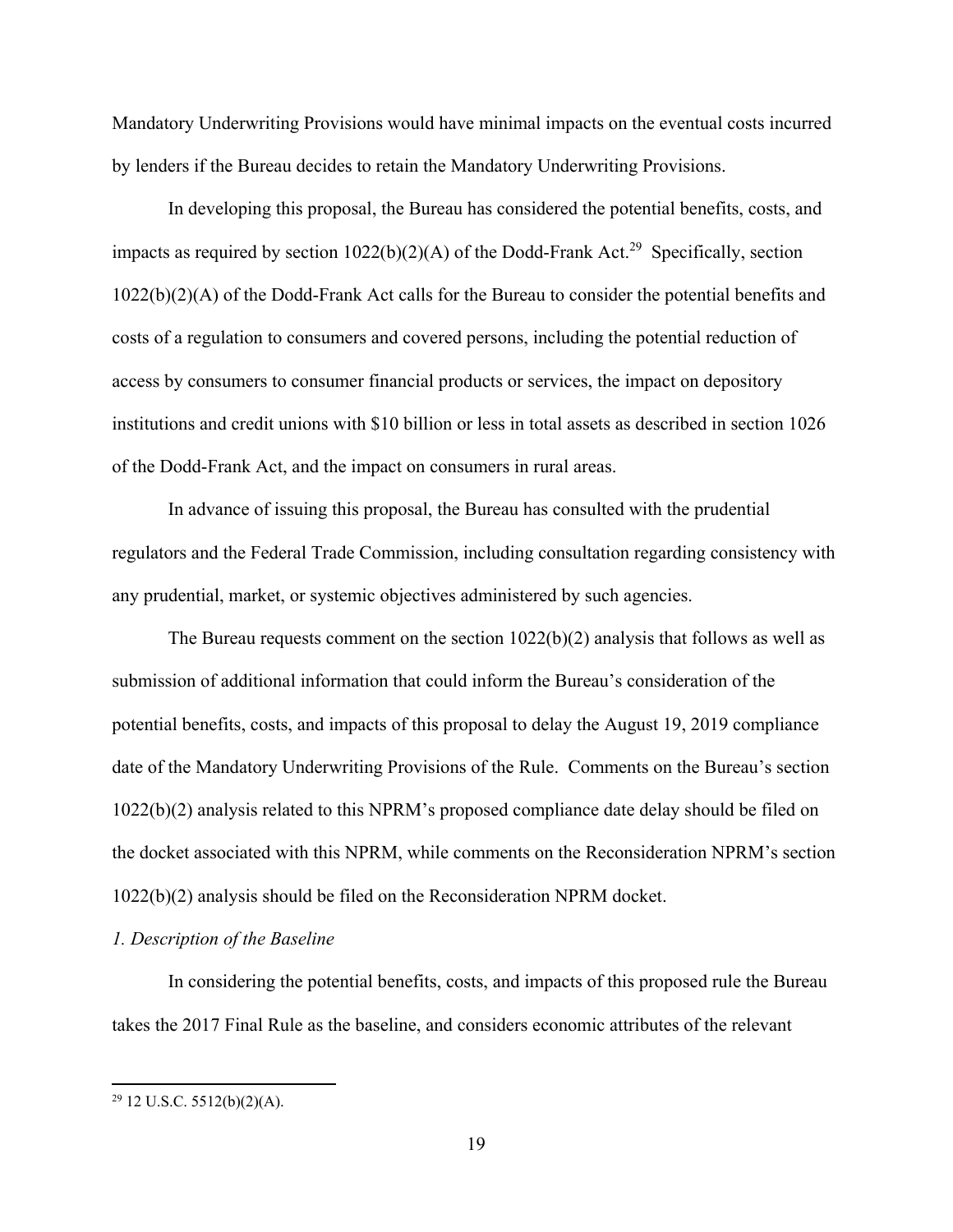markets as they are projected to exist under the 2017 Final Rule with its current August 19, 2019 compliance date and the existing legal and regulatory structures (*i.e.,* those that have been adopted or enacted, even if compliance is not currently required) applicable to providers. This is the same baseline used in the Reconsideration NPRM. See part VIII.A.4 of the Reconsideration NPRM for a more complete description of the baseline.

# *2. Need for Federal Regulation*

The need for regulation here—*i.e.*, for a delay of the compliance date—is discussed in more detail above. In summary, first, the Bureau's Reconsideration NPRM, published separately in today's *Federal Register*, sets forth the Bureau's reasons for preliminarily concluding that the Mandatory Underwriting Provisions of the 2017 Final Rule should be rescinded. The Bureau is concerned that if the August 19, 2019 compliance date for the Mandatory Underwriting Provisions is not delayed, firms will expend significant resources and incur significant costs to comply with portions of the 2017 Final Rule that ultimately may be—and which the Bureau preliminarily believes should be—rescinded. The Bureau is likewise concerned that once the August 19, 2019 compliance date has passed, firms could experience substantial revenue disruptions that could impact their ability to stay in business while the Bureau is deciding whether to issue a final rule rescinding the Mandatory Underwriting Provisions of the 2017 Final Rule. Second, as discussed above, outreach to firms since the finalization of the 2017 Final Rule has brought to light certain potential obstacles to compliance that were not anticipated when the original compliance date was set. For example, as discussed above, some firms have indicated that they need additional time to finish building out, or otherwise make investments in, technology and critical systems necessary to comply with the Mandatory Underwriting Provisions of the 2017 Final Rule.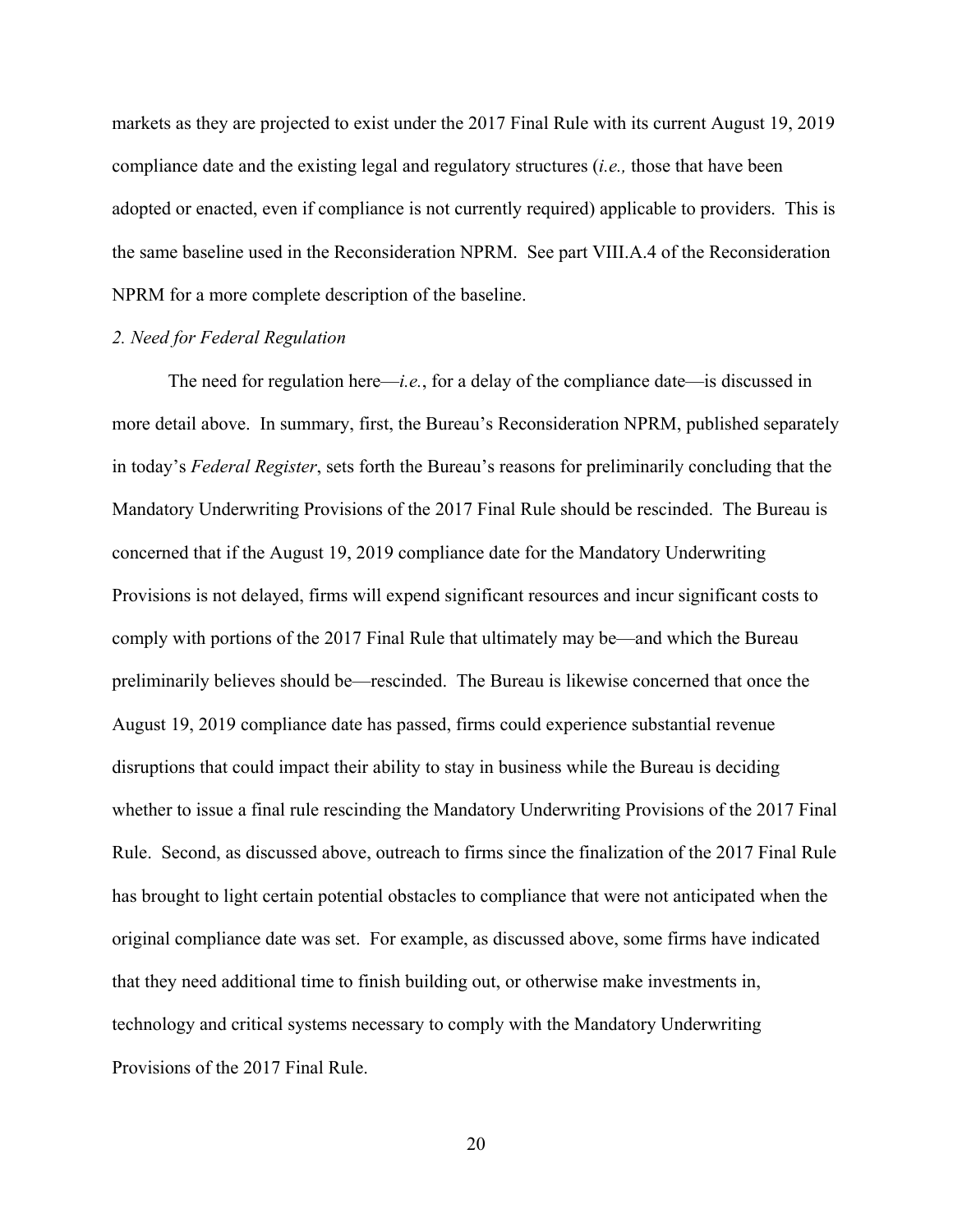# *B. Potential Benefits and Costs to Covered Persons and Consumers*

The annualized quantifiable benefits and costs of rescinding the Mandatory Underwriting Provisions of the 2017 Final Rule are detailed in the section 1022(b)(2) analysis in part VIII.B through D of the Reconsideration NPRM. Under this proposal to delay the August 19, 2019 compliance date for the Mandatory Underwriting Provisions, these annualized benefits and costs would be realized for a period of 15 months (1.25 years). Additional, unquantified benefits and costs are also described in the Reconsideration NPRM's section 1022(b)(2) analysis. Under this proposal these costs and benefits would also be realized for 15 months (1.25 years).

## *1. Benefits to Covered Persons and Consumers*

 $\overline{a}$ 

This proposal to delay the August 19, 2019 compliance date for the Mandatory Underwriting Provisions would delay by 15 months the restrictions on consumers' ability to choose to take out covered loans (including payday and vehicle title loans) that would be prohibited in the baseline. This proposal would also delay the decrease in the revenues of payday lenders anticipated in the 2017 Final Rule (62 to 68 percent) by 15 months, resulting in an estimated increase in revenues of between \$4.25 billion and \$4.5 billion (based on the annual rate of \$3.4 billion and \$3.6 billion) relative to the baseline. A similar delay in the reduction in the revenues of vehicle title lenders would result in an estimated increase in revenues relative to the baseline of between \$4.9 billion and \$5.1 billion (based on the annual rate of \$3.9 billion to \$4.1 billion).<sup>30</sup> The proposal would also cause a small but potentially quantifiable delay in the additional transportation costs borrowers would incur to get to lenders after the storefront closures expected in response to the 2017 Final Rule.

<sup>&</sup>lt;sup>30</sup> These values are not discounted, as they would begin being realized immediately, and annualized discounting over such a small horizon would have a minimal impact.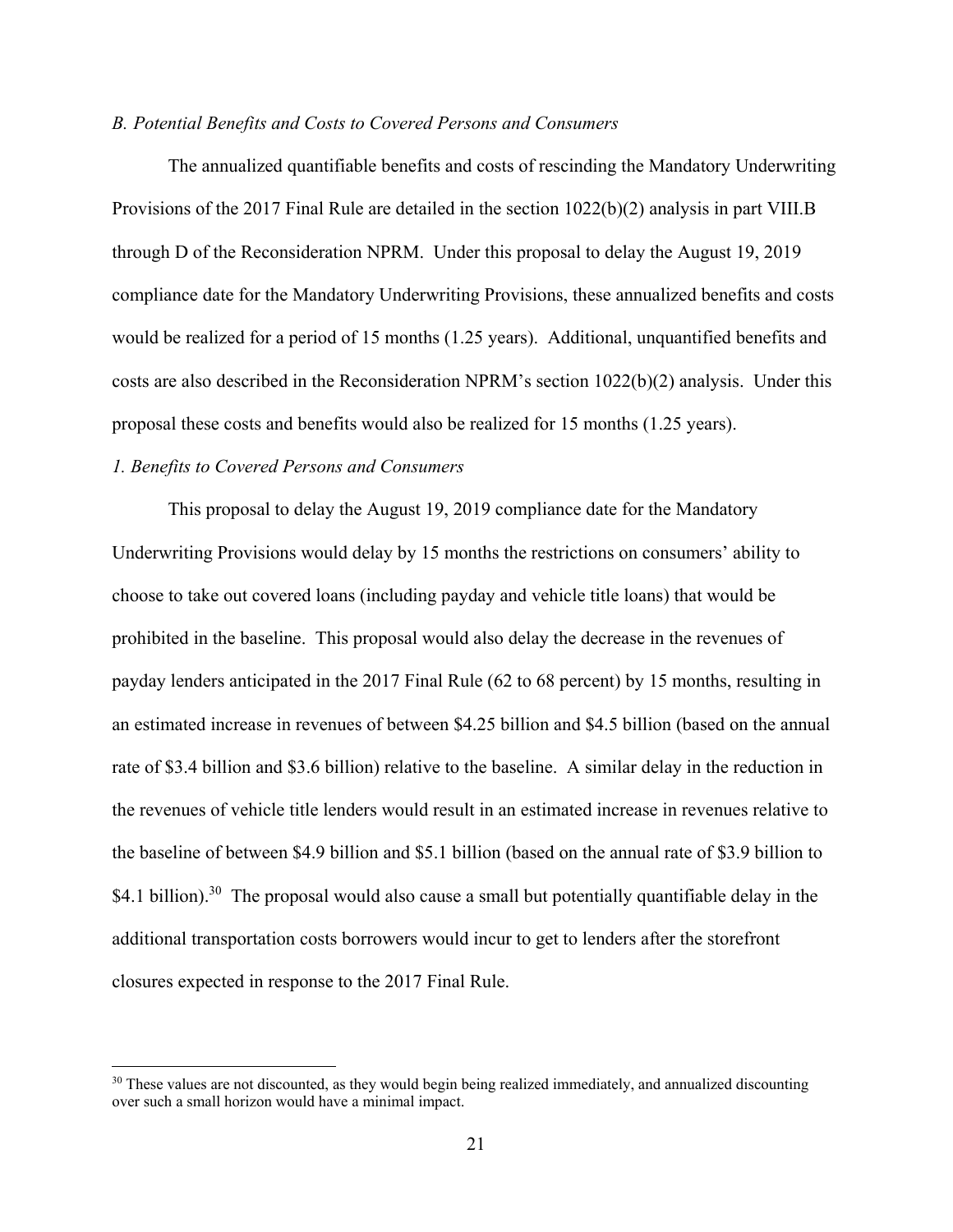# *2. Costs to Covered Persons and Consumers*

The Reconsideration NPRM's section  $1022(b)(2)$  analysis also discusses the ongoing costs facing consumers that result from extended payday loan sequences at part VIII.B through D. The available evidence suggests that the Reconsideration NPRM would impose potential costs on consumers by increasing the risks of: experiencing costs associated with extended sequences of payday loans and single-payment vehicle title loans; experiencing the costs (pecuniary and non-pecuniary) of delinquency and default on these loans; defaulting on other major financial obligations; and/or being unable to cover basic living expenses in order to pay off covered short-term and longer-term balloon-payment loans.<sup>31</sup> Relative to the baseline where the 2017 Final Rule's compliance date is unaltered, these costs would be maintained for 15 additional months under this proposal.

# *3. Other Benefits and Costs*

 $\overline{a}$ 

Other benefits and costs that the Bureau did not quantify are discussed in the Reconsideration NPRM's section 1022(b)(2) analysis in part VIII.E. These include (but are not limited to): the consumer welfare impacts associated with increased access to vehicle title loans; intrinsic utility ("warm glow") from access to loans that are not used (and that would not be available under the 2017 Final Rule); innovative regulatory approaches by States that would have been discouraged by the 2017 Final Rule; public and private health costs that may (or may not) result from payday loan use; changes to the profitability and industry structure that would have occurred in response to the 2017 Final Rule (*e.g.,* industry consolidation that may create scale efficiencies, movement to installment product offerings); concerns about regulatory

 $31$  As mentioned in the Reconsideration NPRM's section  $1022(b)(2)$  analysis, the effects associated with longer-term balloon-payment loans are likely to be small relative to the effects associated with short-term payday and vehicle title loans. This is because longer-term balloon-payment loans are uncommon in the baseline against which costs are measured.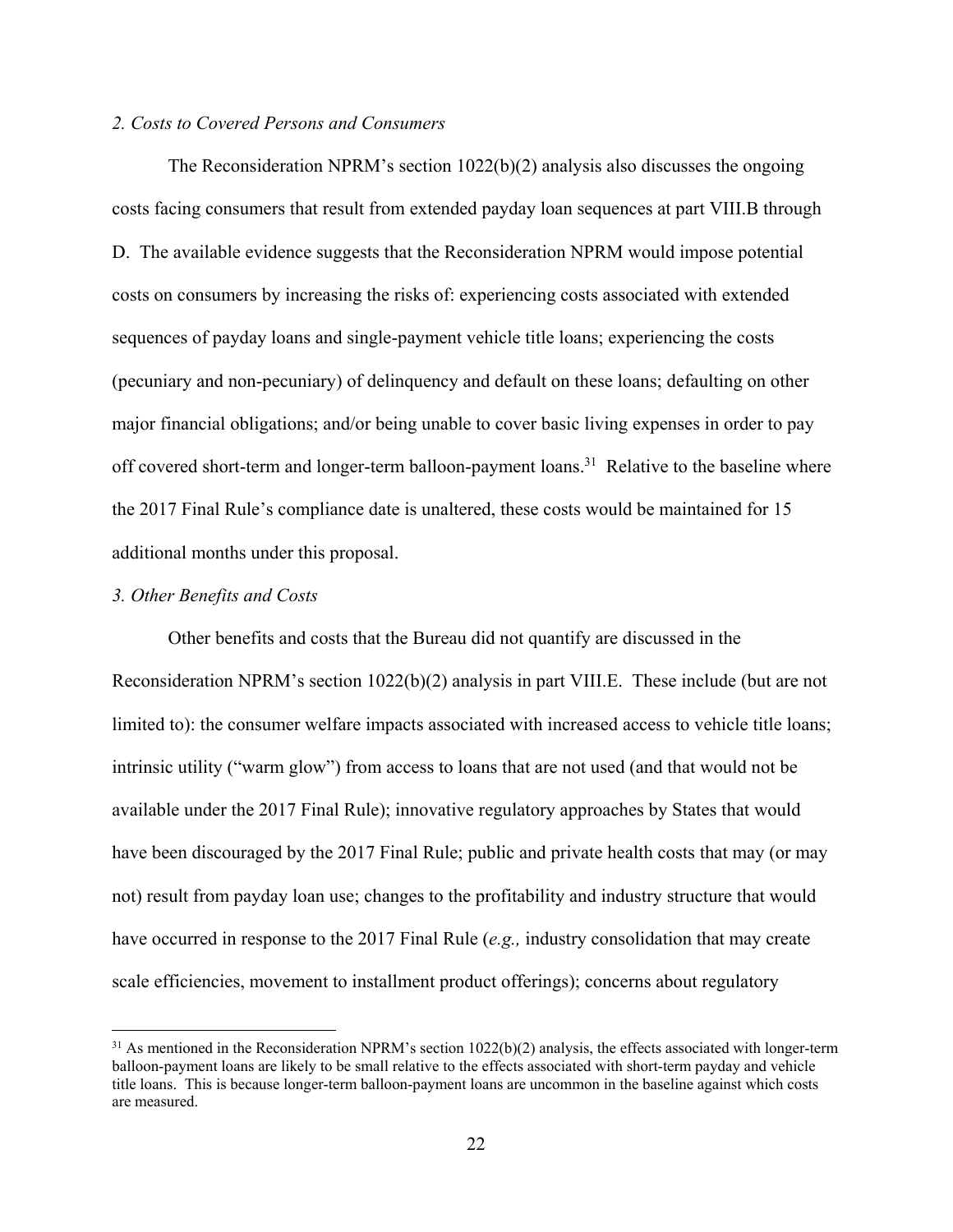uncertainty and/or inconsistent regulatory regimes across markets; benefits or costs to outside parties associated with the change in access to payday loans; indirect costs arising from increased repossessions of vehicles in response to non-payment of vehicle title loans; non-pecuniary costs associated with financial stress that may be alleviated or exacerbated by increased access to/use of payday loans; and any impacts of fraud perpetrated on lenders and opacity as to borrower behavior and history related to a lack of industry-wide registered information systems (*e.g.,* borrowers circumventing lender policies against taking multiple concurrent payday loans, lenders having more difficulty identifying chronic defaulters, etc.). Each of these impacts, discussed in the section 1022(b)(2) analysis for the 2017 Final Rule and the section 1022(b)(2) analysis of the Reconsideration NPRM, are expected to result from this proposal for the 15 month delay of the compliance date for the 2017 Final Rule's Mandatory Underwriting Provisions.

The Bureau does not believe the one-time benefits and costs described in the Reconsideration NPRM will be substantially affected by this proposal to delay the August 19, 2019 compliance date for the Mandatory Underwriting Provisions. In effect, this proposal would provide institutions greater flexibility in when and how to deal with the burdens of the 2017 Final Rule's Mandatory Underwriting Provisions if the Bureau retains those provisions in the Reconsideration rulemaking. Some firms may have already undertaken some of the compliance costs, meaning this proposal would have minimal impact on their benefits or costs. If the Bureau ultimately decides to finalize this proposed compliance date delay for the Mandatory Underwriting Provisions, others may use the additional time to install the necessary systems and processes to comply with the 2017 Final Rule in a more efficient manner. Quantifying the value of this more flexible timeline is impossible, as it depends on, among other things, each firm's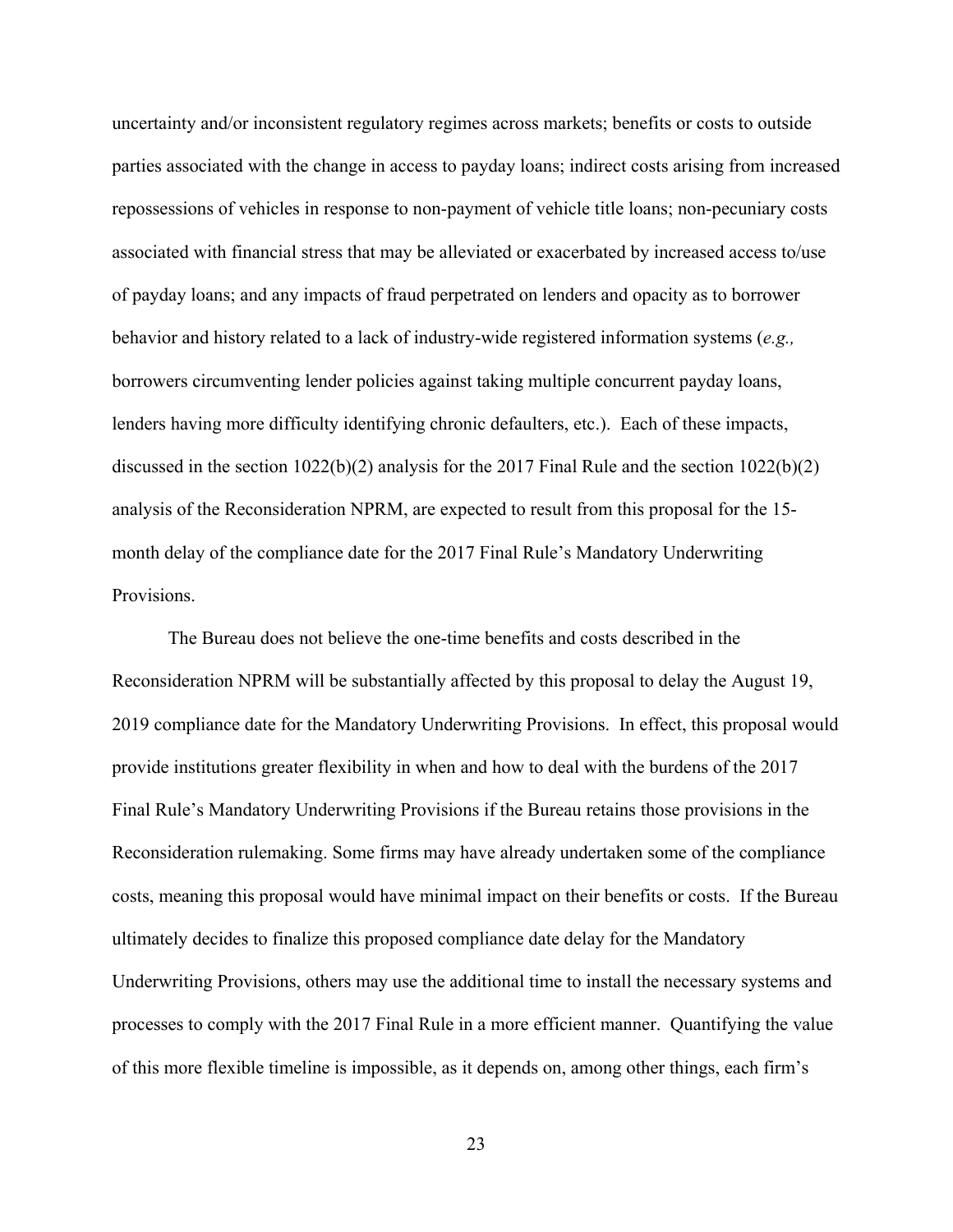idiosyncratic capacities and opportunity costs. However, it is likely that this flexibility will be of relatively greater benefit to smaller entities with more limited resources.

The Bureau expects, however, that, if the proposed compliance date delay for the Mandatory Underwriting Provisions is finalized, most firms will simply delay incurring some or all of the costs of coming into compliance. This period of time could vary depending on the length of the delay eventually finalized, if any. A delay of 15 months, as proposed, would effectively reduce the one-time benefits and costs by 1.25 years of their discount rate.<sup>32</sup> While these firms would experience potentially quantifiable benefits, the Bureau cannot know what proportion of the firms would adopt any of the strategies described above, let alone the discounting values or strategies unique to each firm. For a 15-month delay, the discounting of the one-time benefits and costs would be likely to be less than 3 percent of the value of those benefits and costs.<sup>33</sup> As such, the Bureau believes the one-time benefits and costs of this proposal are minimal, relative to the other benefits and costs described above.

#### *C. Potential Impact on Depository Creditors With \$10 Billion or Less in Total Assets*

 $\overline{a}$ 

The Bureau believes that depository institutions and credit unions with less than \$10 billion in assets were minimally constrained by the 2017 Final Rule's Mandatory Underwriting Provisions. To the limited extent depository institutions and credit unions do make loans in this market, many of those loans are conditionally exempt from the 2017 Final Rule under

 $32$  Over and above this inflationary discounting, it is also possible that the proposed delay would result in a decrease in the nominal technology costs associated with compliance, as technology costs are generally declining. However, given the relatively short horizon and relatively mature technology required for compliance (*e.g.*, electronic storage, database management software, etc.), this decrease in nominal costs is expected to be minimal.

<sup>&</sup>lt;sup>33</sup> The 3 percent value assumes a discounting of 2.40 percent (the Effective Federal Funds rate as of January 30, 2019) for 1.25 years. This implicitly assumes all firms would undertake the necessary actions immediately in the absence of this proposal, and would delay those actions for the full 15 months if the proposal were to be adopted. The true value will likely be substantially less than this, as many firms will not delay by the full duration, and/or have already undertaken the actions that will result in the benefits or costs.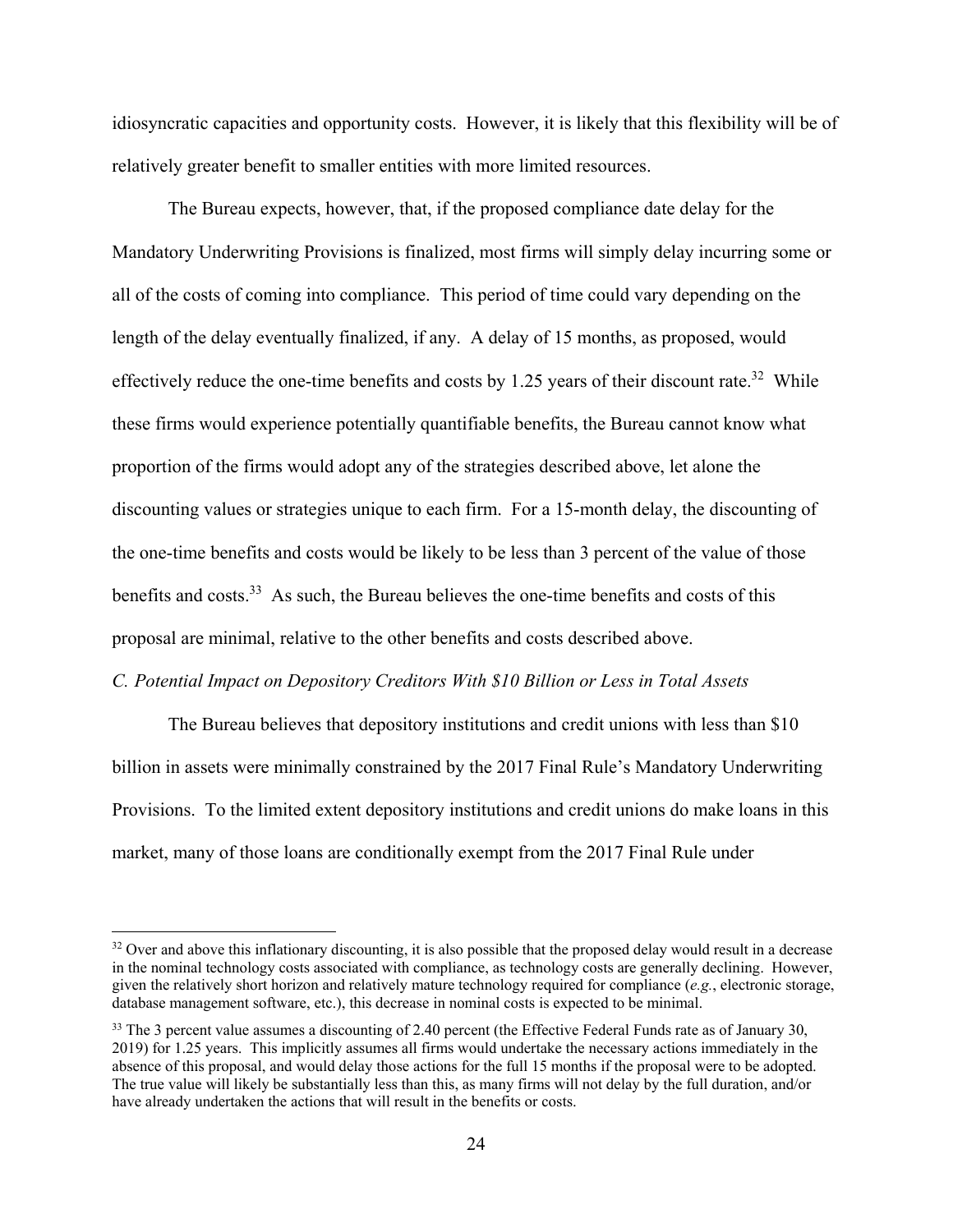§ 1041.3(e) or (f) as alternative or accommodation loans. As such, this proposal would likewise have minimal impact on these institutions.

The Reconsideration NPRM notes that it is possible that a revocation of the 2017 Final Rule's Mandatory Underwriting Provisions would allow depository institutions and credit unions with less than \$10 billion in assets to develop products that would not be viable under the 2017 Final Rule (subject to applicable Federal and State laws and under the supervision of their prudential regulators). Given that development of these products has been underway, and takes a significant amount of time, and that this proposal's delay does not affect such products' longerterm viability, this proposal would have minimal effect on these products and institutions.

# *D. Potential Impact on Consumers in Rural Areas*

The Bureau does not believe that the proposed compliance date delay would reduce consumer access to consumer financial products and services, and it may increase consumer access by delaying the point at which covered firms implement changes to comply with the 2017 Final Rule's Mandatory Underwriting Provisions. Under the proposal, consumers in rural areas would have a greater increase in the availability of covered short-term and longer-term balloonpayment loans originated through storefronts relative to consumers living in non-rural areas. As described in more detail in the Reconsideration NPRM's section 1022(b)(2) analysis, the Bureau estimates that removing the restrictions in the 2017 Final Rule on making these loans would likely lead to a substantial increase in the markets for storefront payday lenders and storefront single-payment vehicle title loans. By delaying the August 19, 2019 compliance date for the Mandatory Underwriting Provisions, the Bureau similarly anticipates a substantial increase in those markets relative to the baseline for the duration of the delay.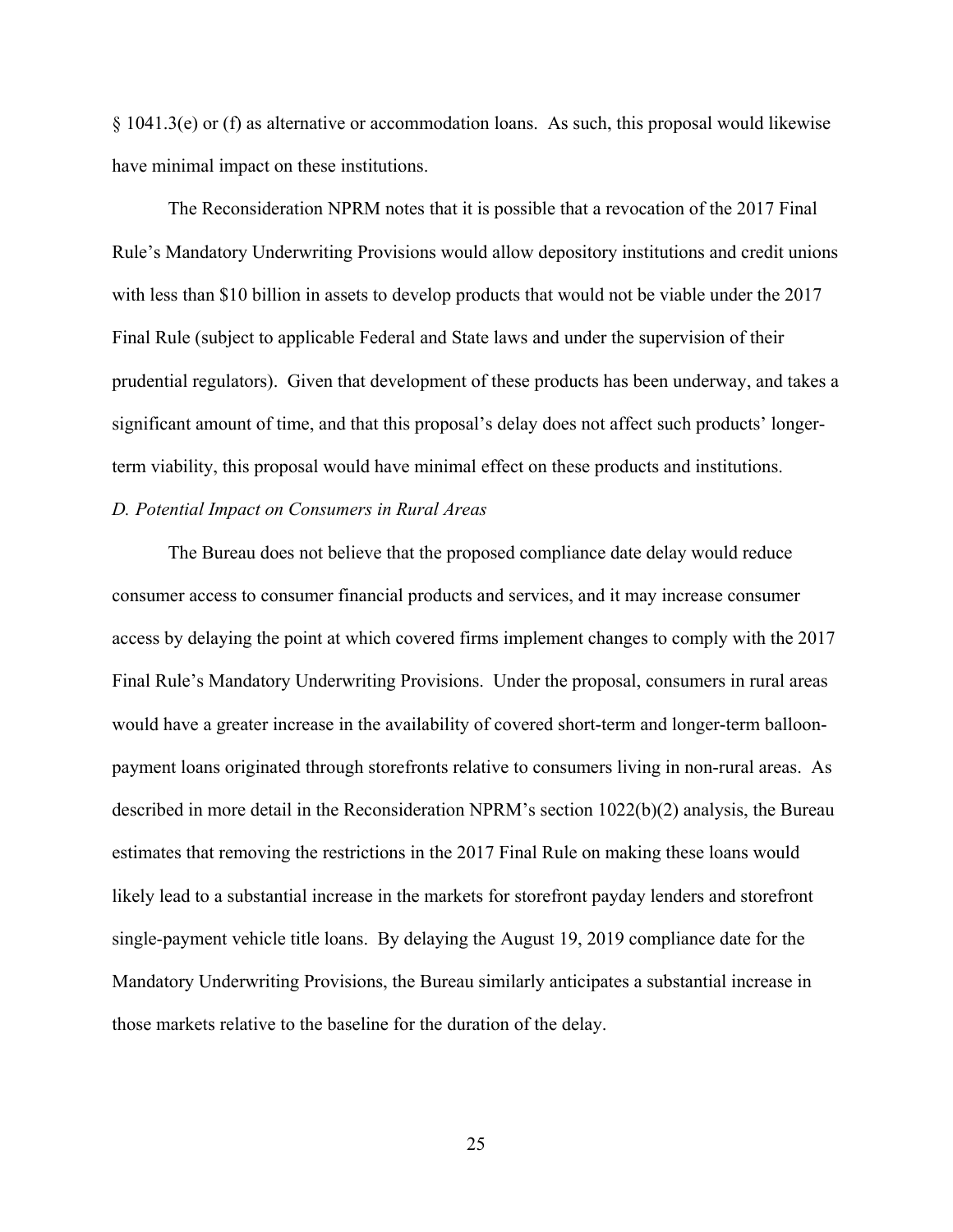# **VIII. Regulatory Flexibility Act Analysis**

The Regulatory Flexibility  $Act^{34}$  as amended by the Small Business Regulatory Enforcement Fairness Act of 1996<sup>35</sup> (RFA) requires each agency to consider the potential impact of its regulations on small entities, including small businesses, small governmental units, and small not-for-profit organizations.<sup>36</sup> The RFA defines a "small business" as a business that meets the size standard developed by the Small Business Administration (SBA) pursuant to the Small Business Act.<sup>37</sup>

The RFA generally requires an agency to conduct an initial regulatory flexibility analysis (IRFA) and a final regulatory flexibility analysis (FRFA) of any rule subject to notice-andcomment rulemaking requirements, unless the agency certifies that the rule would not have a significant economic impact on a substantial number of small entities.<sup>38</sup> The Bureau also is subject to certain additional procedures under the RFA involving the convening of a panel to consult with small entity representatives prior to proposing a rule for which an IRFA is required.39

As discussed above, the proposal would delay the August 19, 2019 compliance date for §§ 1041.4 through 1041.6, 1041.10, 1041.11, and 1041.12(b)(1)(i) through (iii), (b)(2), and

39 5 U.S.C. 609.

<sup>34</sup> Public Law 96-354, 94 Stat. 1164 (1980).

<sup>35</sup> Public Law 104-21, section 241, 110 Stat. 847, 864-65 (1996).

<sup>&</sup>lt;sup>36</sup> 5 U.S.C. 601 through 612. The term "'small organization' means any not-for-profit enterprise which is independently owned and operated and is not dominant in its field, unless an agency establishes [an alternative definition under notice and comment]." 5 U.S.C. 601(4). The term "'small governmental jurisdiction' means governments of cities, counties, towns, townships, villages, school districts, or special districts, with a population of less than fifty thousand, unless an agency establishes [an alternative definition after notice and comment]." 5 U.S.C. 601(5).

<sup>&</sup>lt;sup>37</sup> 5 U.S.C. 601(3). The Bureau may establish an alternative definition after consulting with the SBA and providing an opportunity for public comment. *Id.*

<sup>38 5</sup> U.S.C. 601 through 612.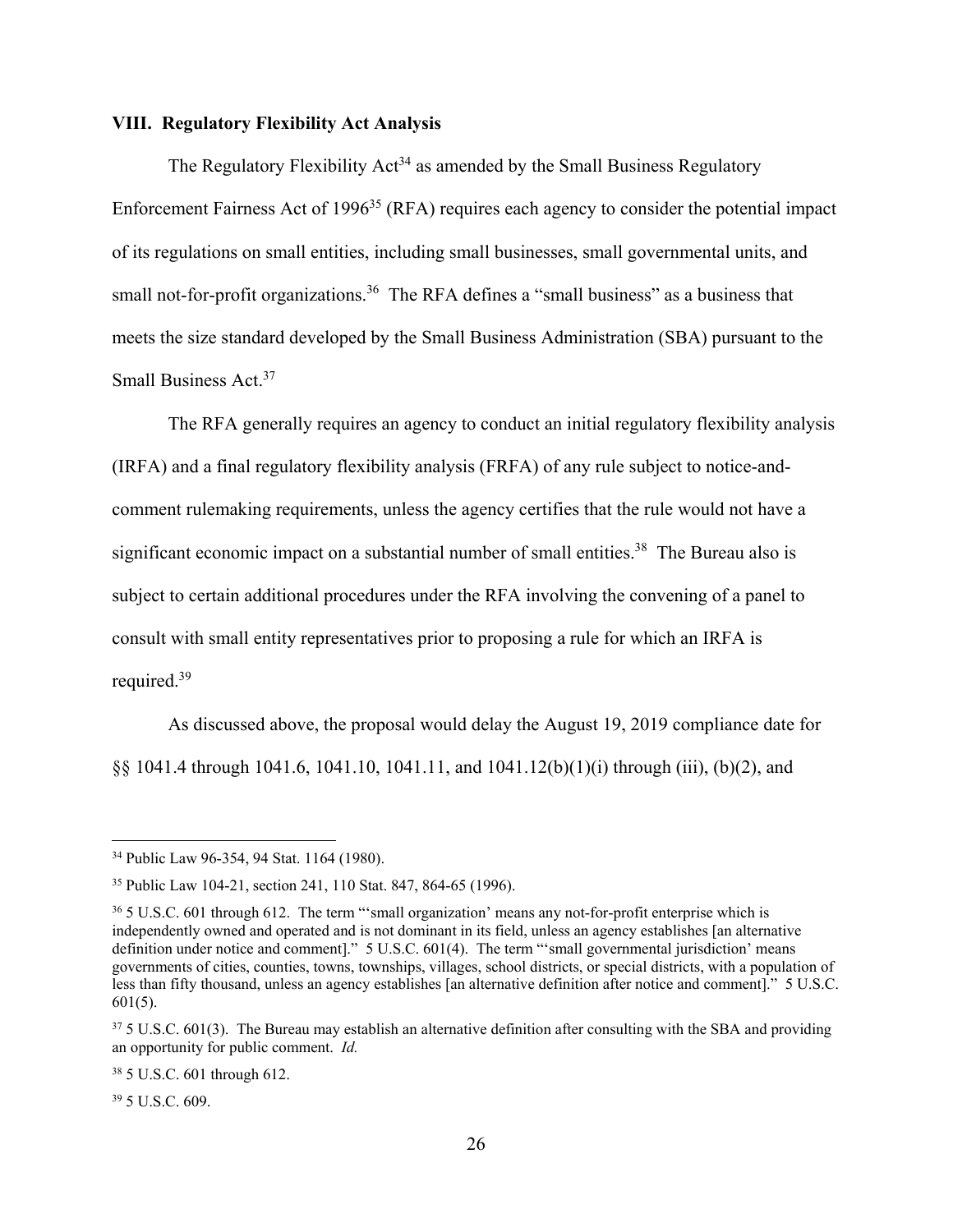(b)(3) of the 2017 Final Rule to November 19, 2020. The proposed delay in the compliance date would benefit small entities by providing additional flexibility with respect to the timing of the 2017 Final Rule's Mandatory Underwriting Provisions' implementation. In addition to generally providing increased flexibility, the delay in the compliance date would permit small entities to delay the commencement of any ongoing costs that result from complying with the Mandatory Underwriting Provisions of the 2017 Final Rule. Because small entities would retain the option of coming into compliance with the Mandatory Underwriting Provisions on the original August 19, 2019 compliance date, the proposed delay of the compliance date would not increase costs incurred by small entities relative to the baseline established by the 2017 Final Rule. Based on these considerations, the proposed rule would not have a significant economic impact on any small entities.

Accordingly, the undersigned hereby certifies that this proposed rule, if adopted, would not have a significant economic impact on a substantial number of small entities. Thus, neither an IRFA nor a small business review panel is required for this proposal. The Bureau requests comments on this analysis and any relevant data.

# **IX. Paperwork Reduction Act**

Under the Paperwork Reduction Act of 1995 (PRA),<sup>40</sup> Federal agencies are generally required to seek Office of Management and Budget (OMB) approval for information collection requirements prior to implementation. Under the PRA, the Bureau may not conduct or sponsor and, notwithstanding any other provision of law, a person is not required to respond to an information collection unless the information collection displays a valid control number assigned by OMB. The collections of information related to the 2017 Final Rule were previously

<sup>40 44</sup> U.S.C. 3501 *et seq.*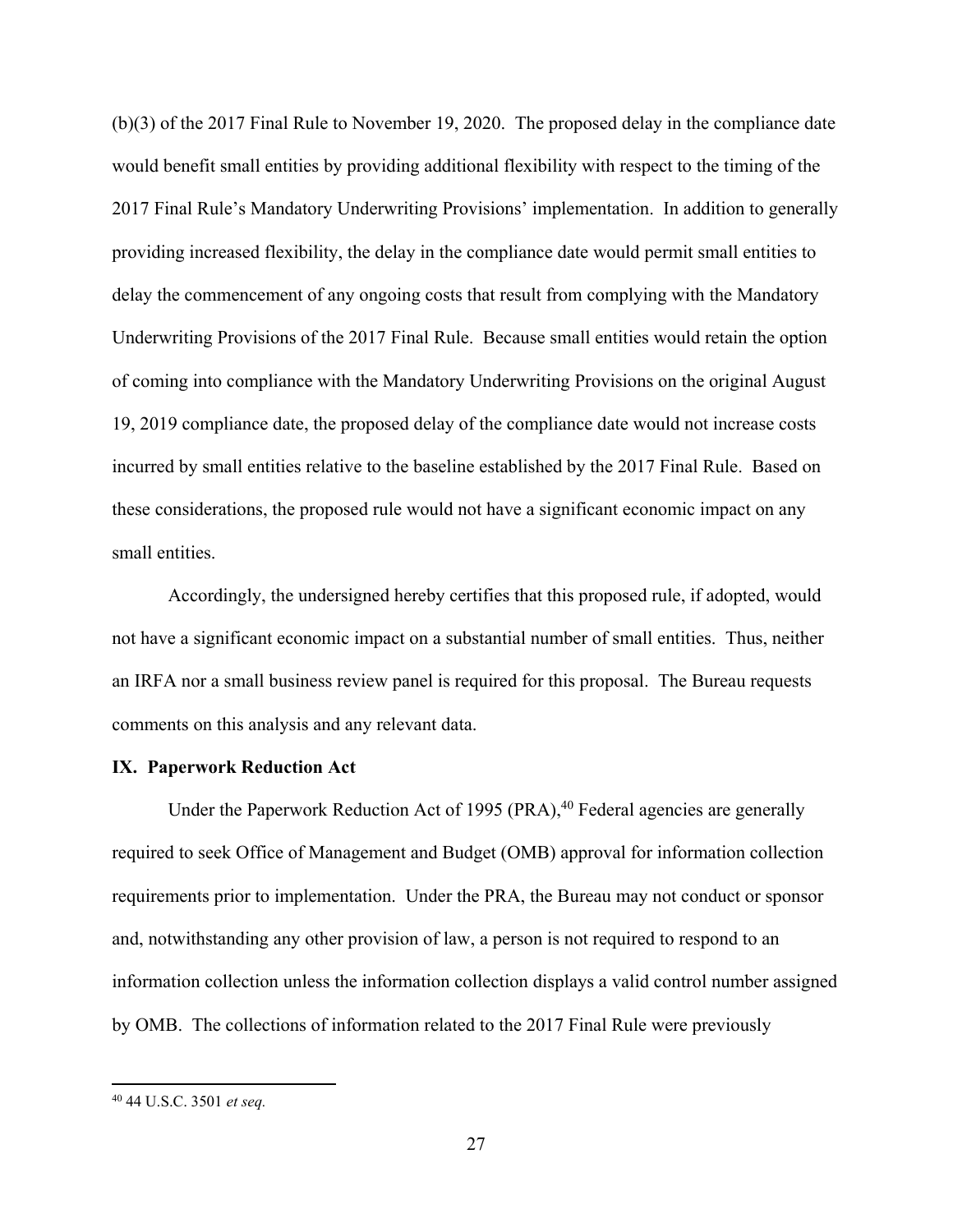submitted to OMB in accordance with the PRA and assigned OMB Control Number 3170-0065 for tracking purposes, however, this control number is not yet active as OMB has not approved these information collection requests.

The Bureau has determined that the proposed rule would not impose any new recordkeeping, reporting, or disclosure requirements on members of the public that would constitute collections of information requiring approval under the PRA.